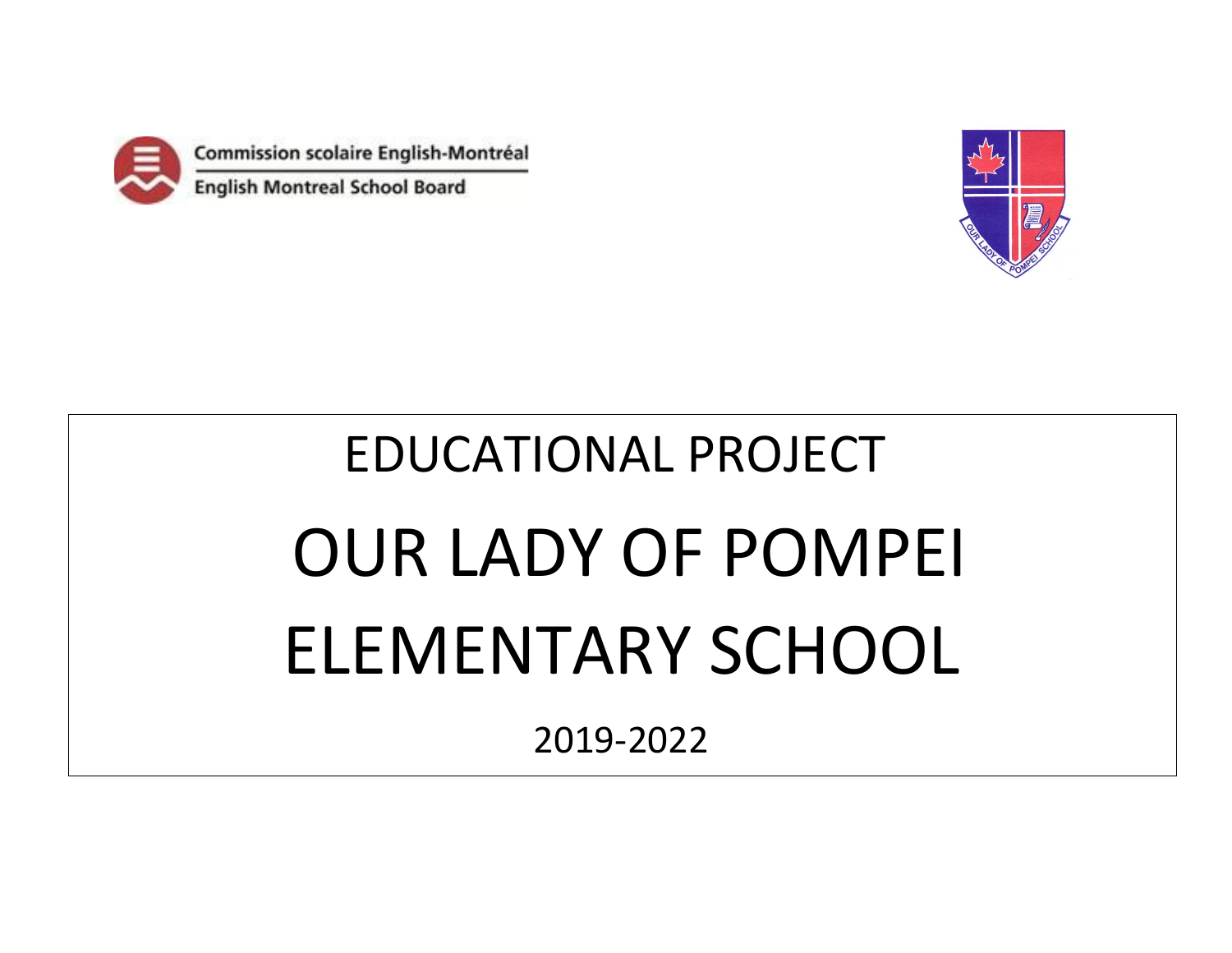## **Table of Contents**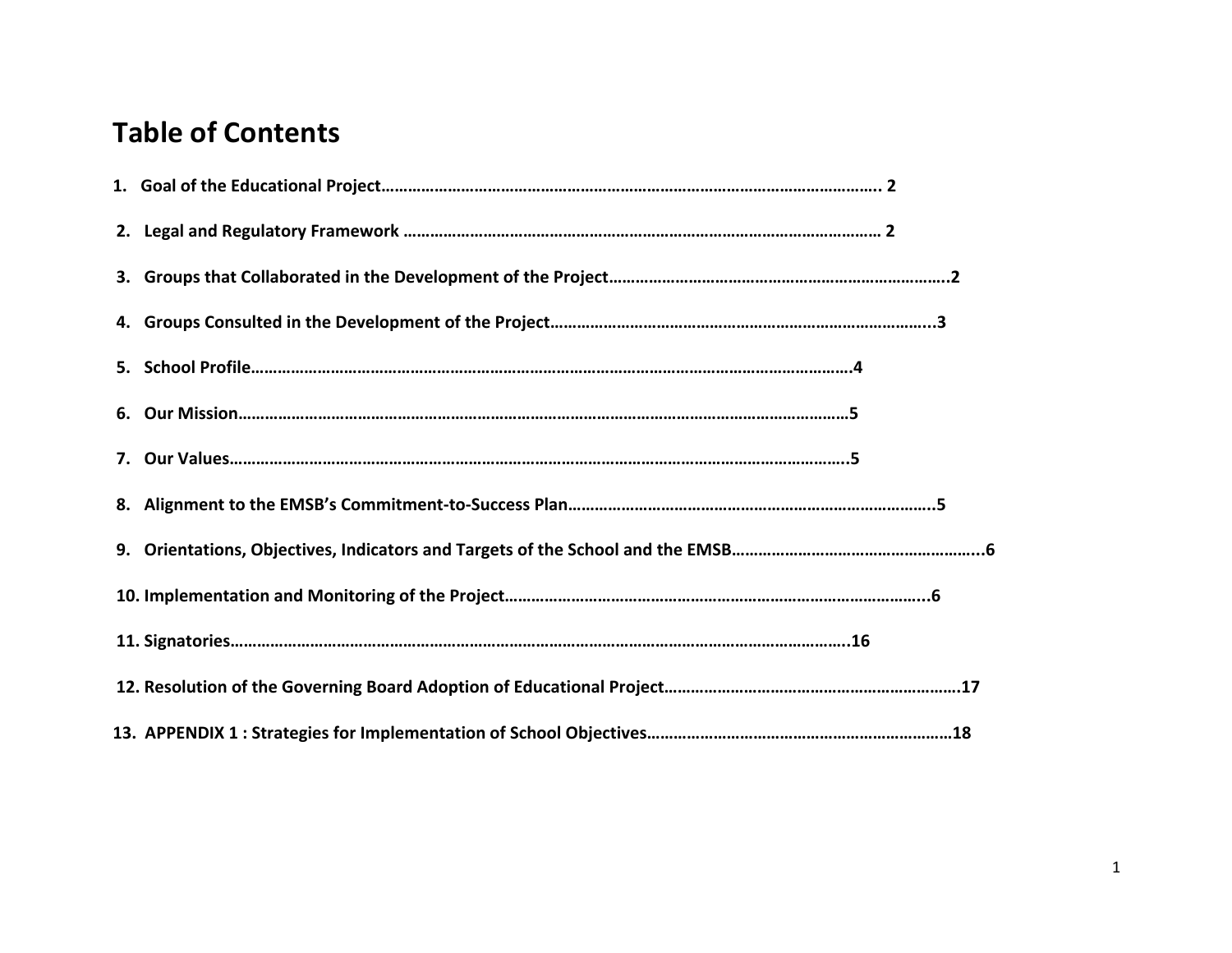## **The Educational Project**

The educational project is a strategic tool for defining and making known to the educational community of a school the orientations, priorities for action and expected results to ensure the educational success of all students. It is developed in response to the characteristics and needs of the students attending the school and the community's educational expectations.

The goal of the educational project of a school makes it possible to share, with all its educational stakeholders (students, parents teachers and other school staff, as well as representatives of the community and the School Board), a common vision of findings and challenges to create a mobilization around student-centred goals and objectives. The Educational Project describes what the school intends to do to ensure the educational success and well-being of all its students and the efforts that will be necessary to achieve it.

## **The Legal Framework**

Article 36 of the Education Act states, "In keeping with the principle of equality of opportunity, the mission of a school is to impart knowledge to students, foster their social development and give them qualifications, while enabling them to undertake and achieve success in a course of study.

A school shall pursue its mission within the framework of an educational project."

The law describes:

- the principal content of the educational project (Article 37)
- the period covered by the project (Article 37.1, 459.3)
- the role of the governing board and the various stakeholders involved in the school community (Article 74)
- the communication of the educational project and its evaluation to the public, in particular the parents and school staff (Article 75)
- the role of the principal in the coordination of the process (Article 96.13)
- the role of the school board in ensuring coherence with the Commitment-to-Success Plan (Article 209.2)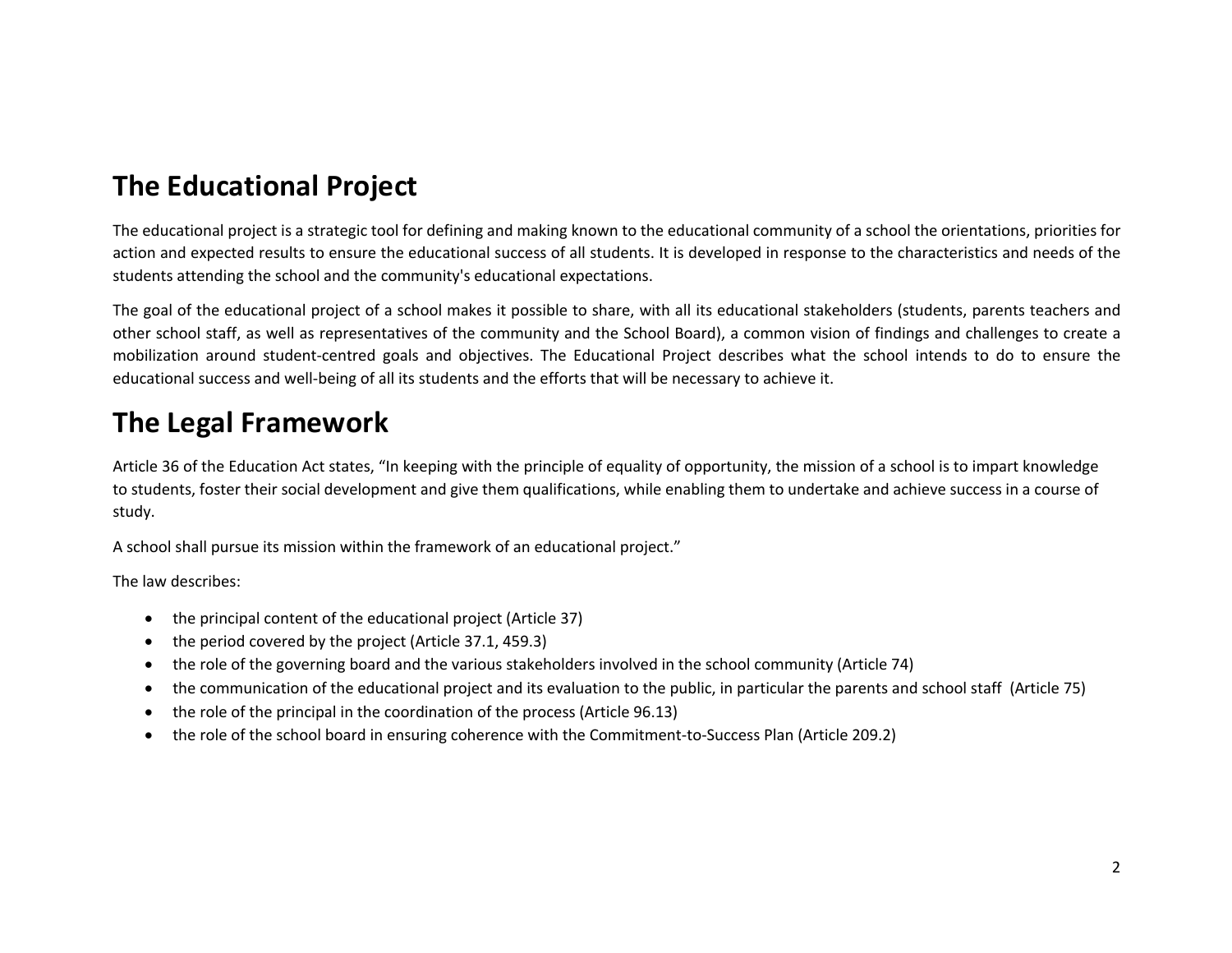## **Groups that Collaborated in the Development of the Project**

- The governing board
- The school team

## **Groups Consulted in the Development of the Project**

- The school's parent community at large
- All staff, including, teachers, professionals, support staff and daycare personnel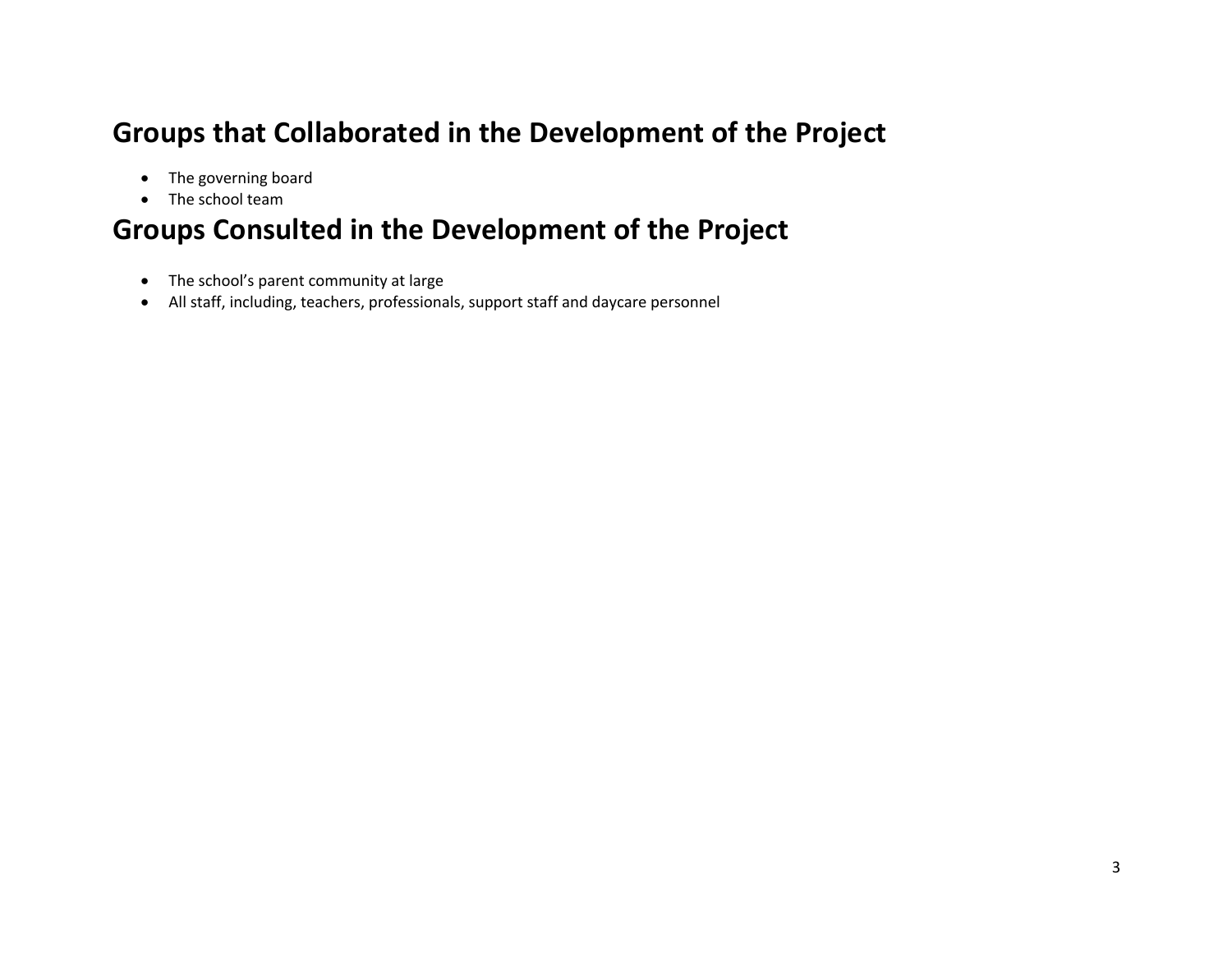## **School Profile**

Our Lady of Pompei Elementary School has 167 students from preschool to grade six. The school offers a Bilingual program from Pre-Kindergarten to Cycle 3. Students in the Bilingual program receive 50% of their instruction in French and 50% in English. The language of instruction alternates daily (Monday to Thursday) and students receive instruction in both languages on Friday. In Cycle 1, Math is taught in French, however, in Cycles 2 and 3, it is taught in English. The school's Bilingual program prepares the students for education in Quebec. Furthermore, we strive to prepare our students for higher learning and to become contributing citizens in society.

A Technology Initiative has been implemented in our school for the 2019-20 academic school year. The initiative will focus on 3 main spheres; robotics, coding and multi-media. From grades 1 to 6 we have one to one classrooms, which means each child has their own device. Grades 1 to 3 are equipped with iPads and grades 4 to 6 are equipped with Chromebooks. Preschool students are being introduced to the use of iPads in their learning. This enables teachers to integrate technology into the curriculum on a daily basis. Furthermore, the school has implemented the Seesaw platform in order to engage students to create, discover and reflect, as well as, serving as a communication tool between teachers and parents.

Moreover, our technology initiative involves elements inspired by STEAM. It is an educational approach to learning that uses Science, Technology, Engineering, the Arts and Mathematics to guide student inquiry, dialogue, and critical thinking. The end results are students who take thoughtful risks, engage in experiential learning, persist in problem-solving, embrace collaboration and work through the creative process.

In addition to these programs, we also offer the following pedagogical programs/services; Arts program (Music and Visual Arts), Resource Services (in class academic support as well as a guided reading approach) and a Reading Remediation Program (one on one support reinforcing reading skills for students at-risk academically).

Approximately 10% of our student population has an I.E.P. with 15 coded students, while approximately another 25% have been identified as being at risk academically. These numbers do not include our newly arrived students nor our English Second Language (ESL) students. The challenges we face in the instruction of our curriculum include the differentiation required when teaching students with special needs and learning disabilities.

Our Lady of Pompei Elementary School is situated at 9944 St. Michel Boulevard in Montreal North bordering on the Ahuntsic area. Our school serves both the communities of Montreal North and Ahuntsic. Our boundaries extend from the railroad tracks located south of Industriel Blvd and north of Louvain Street all the way to the Rivière des Prairies and from Pie IX Boulevard to Hamel Street just east of Christophe Colomb Boulevard. Approximately 85 students make use of daycare services throughout the day. Approximately 91% of the children in the school were born in Quebec and 76% of our students use English as the main language spoken at home. A significant number of students are of Italian heritage thus, there is an interest for a weekly Italian PELO class (MEES Heritage Language Program).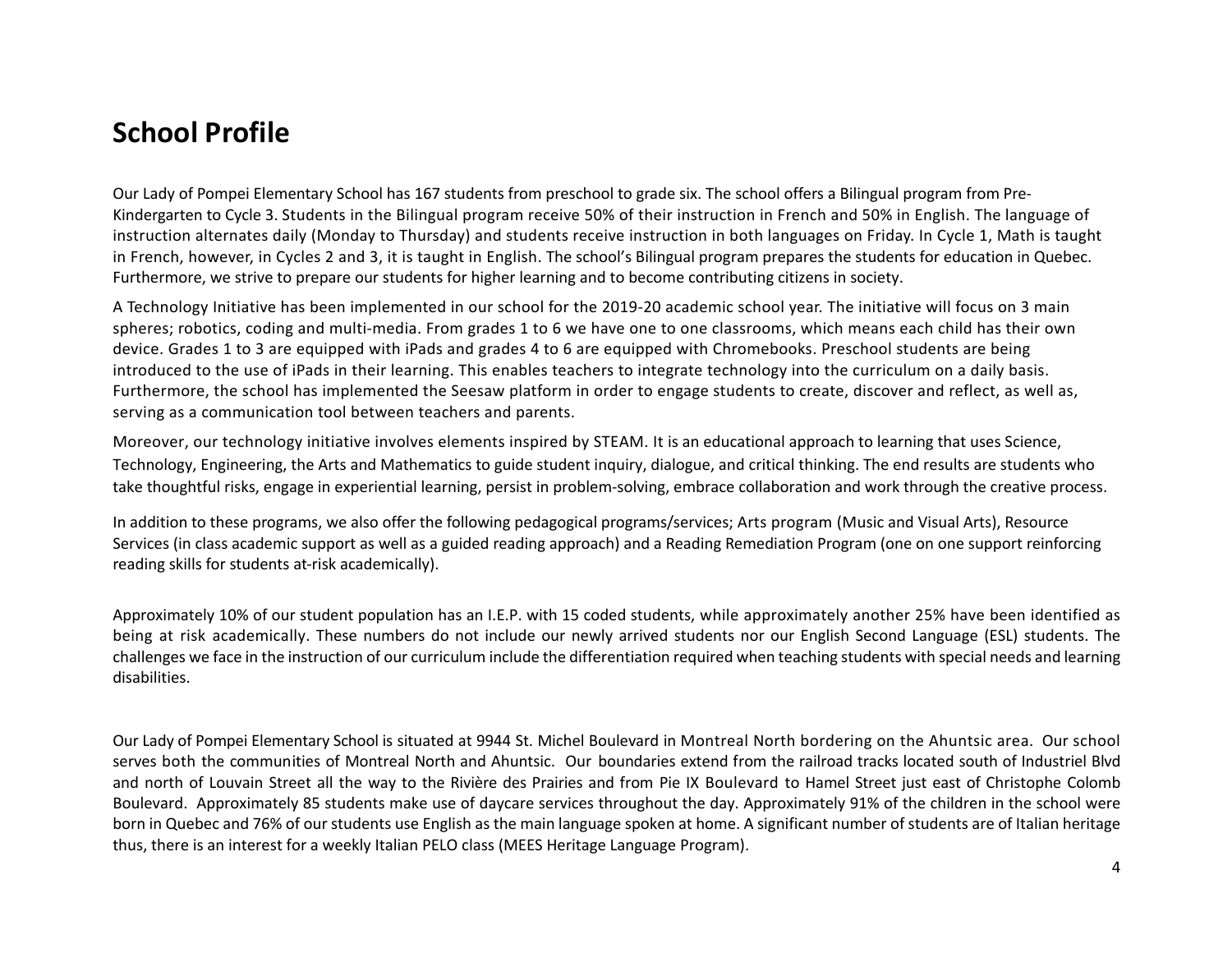The territory served by the school is mainly composed of working class areas with several pockets of lower socio-economic status. The poverty index for the school is 10, with 10 being the maximum according to the IMSE Index issued by the MEES. Furthermore, the school is classified as a Category 3, with 1 being the lowest on the ICORE index. Consequently, we are allocated additional funds which allow the school to provide an after school Homework Assistance Program, as well as, a Robotics Club. In addition, in-class tutoring support, subsidized educational outings, a Reading Remediation Program and a Social Integration Facilitator are also funded. Due to these classifications, students benefit from a subsidized daily snack and milk program. Subsidized meals can be provided to qualified families. However, all families can purchase daily lunches from our hot meal provider.

The school staff is comprised of one principal, thirteen teachers, three attendants, one behaviour technician, four daycare staff, one secretary and two caretakers. There are two Preschool teachers (Pre-Kindergarten and Kindergarten) and a Preschool support teacher, seven Homeroom teachers, a Music/Art teacher, a Physical Education teacher, and a Bilingual Resource teacher. The resource teacher has a classroom where they can work with students. There is one teacher designated as the staff assistant. In addition to the attendants and behaviour technician, the Complementary Service Team from the Board includes a Psychologist and a Speech Language Pathologist. They are present at school on a weekly basis. The Occupational Therapist is present on an ad hoc basis. Furthermore, the school also receives the following services from the local CIUSSS; a Social Worker, a Nurse, as well as a Dental Hygienist. The school staff is dedicated and works diligently to support the whole child. The staff is supportive of each other and in developing a strong school climate where students feel like they are part of a caring community.

Our Lady of Pompei Elementary School provides its students with a vibrant student life experience. The Physical Education department and Student Life committee offer students a wide array of both co-curricular and extracurricular activities. Nearly all of our Cycle 3 students participate in several G.M.A.A. (Greater Montreal Athletic Association) sporting events, such as Soccer, Basketball and Flag Football. In order for our students to be prepared for these sporting events, there are lunchtime practices. We also provide our Grades 4, 5 and 6 students the opportunity to learn how to downhill ski through our annual ski trip to Mont Saint Bruno. On alternate years, Cycle 3 students participate in the Sun Youth Soccer tournament. Additional school-wide physical activities include our annual Welcome Back Day celebration, Winter Carnival and Fun Day in June. Students benefit from 2 school yards for our senior (Grades 4-6) and junior (Pre-K to Grade 3) students.

Our Lady of Pompei takes great pride in its continuous implementation of activities to enhance student life and pro-social behaviour. Our student council, composed of Grade 5 and 6 students play a pivotal role in the organization of Cycle 3 dances and seasonal activities. This helps promotes their leadership skills amongst the student body. Each term, students are recognized for their outstanding academic achievement as well as for displaying selected virtues (Team Player, Hard Worker, Improvement and Polite and Respectful).

Furthermore, our students participate in numerous workshops (health and social awareness) and presentations (bus safety and school perseverance) on issues that are pertinent to their development. Students are also sensitized on several humanitarian causes and select a charitable organization to fundraise (such as the Terry Fox Foundation and MIRA Foundation) on a yearly basis. Additionally, the school has several family events where the school community has the opportunity to come together, i.e., Sugar Shack outing and Family BBQ in June.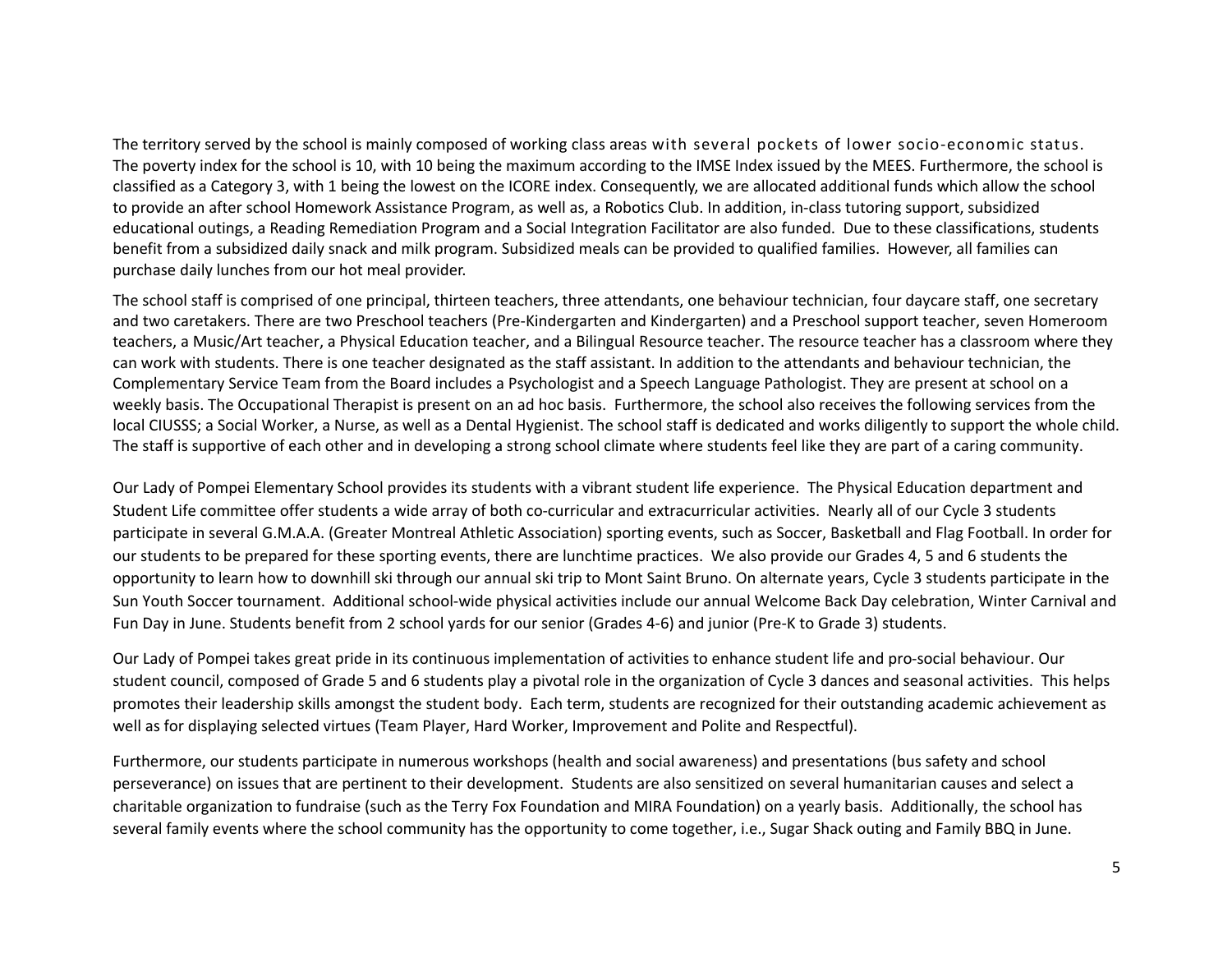Our BASE (Before and After School Enriched) daycare program, "provides students with enriching and educational activities in a calm, safe and nurturing environment. Moreover, it provides students to grow and develop through project-based learning." Students are engaged in creative arts, physical activities, media awareness, and environmental consciousness. In addition, our school offers other extra-curricular activities after school. These activities are overseen by external organizations for an additional cost to parents (Educ-Action).

At Our Lady of Pompei, parental involvement is seen as important. Relations between teachers, parents and students are generally supportive and collaborative. The members of the governing board are actively involved in working to support school improvement. The Parent Participation Organization (PPO) meets regularly and is very implicated in school life. The PPO members organize annual activities such as Halloween Fair, Breakfast with Santa, Pasta Dinner and the Family BBQ.

The OURSCHOOL Survey is administered once a year and provides feedback to administration about student perceptions of their daily lives. Within the last year, we have learned that our rate of perceived victimization (bullying) has remained stable among the students. Most students report that they feel safe at school and have a sense of belonging to the Our Lady of Pompei community. We have noticed that anxiety has decreased amongst the student body.

Our Lady of Pompei's Management and Educational Success Agreement (MESA) contains the five goals determined by the School Board, complemented by objectives, strategies and targets determined by the school.

It is evident from the successive Annual reports of the school, the most recent being for the 2017-2018 school year.

- Students' results on the End of Cycle 3 June Mathematics Exam (C2: Mathematical Reasoning Component) for the Bilingual Program fluctuated from 2015 to 2018.
- Student results in the French Reading Component have remained stable. In the Writing Component, results have slightly decreased, mirroring the EMSB results.
- The results of the Reading Component have increased slightly.

In addressing each of these goals, the school staff has been making use of data to monitor progress towards the established targets and inform decision-making. The staff has gradually been developing a greater sensitivity to which strategies and measures are having a positive impact.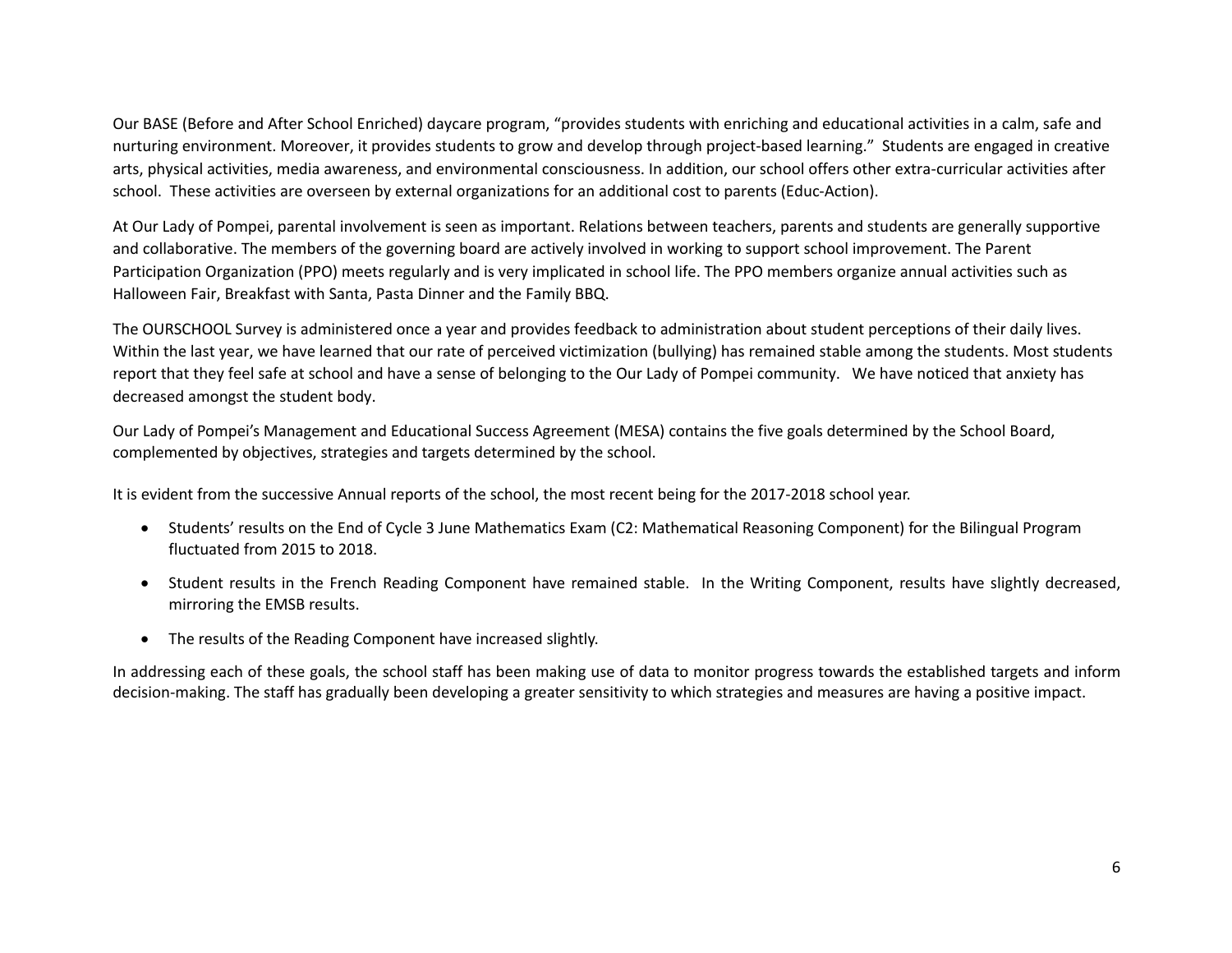## **Our Mission and Values**

Our vision and mission at Our Lady of Pompei Elementary School is to educate the whole student. We are committed to the development of the intellectual, physical and social capacity of all our students. We believe this is best achieved through a learning environment that is caring, safe, healthy and stimulating. We aim to provide programs and services which will allow our students to reach their full potential. We strive to foster in our students a passion for learning, to become literate and critical thinkers, thus allowing them to contribute positively to society. We think that success in these endeavors can only be achieved through a committed partnership between the school, the community, and the home.

Our school is committed to offering a program of quality education that focuses on rights and responsibilities. The recognition of cultural diversity of the student population is an important ingredient of our program, both in the academic areas as well as in the cultural aspects of the curriculum.

## **The Consultation**

To assist with determining objectives for the Educational Project, Our Lady of Pompei conducted a survey with the parent community and one with the staff of the school. Both surveys were anonymous in order to provide a forum where stakeholders could express their views and opinions freely. A major concern shared by both the staff and parent community is the low enrollment and potential school closure.

## **Alignment to the EMSB's Commitment-to-Success Plan**

The school's educational project contains the specific policies of the school and the objectives selected for improving student success. These must be consistent with the school board's Commitment-to-Success Plan (Article 37). In what follows, the school will demonstrate how the selected objectives are coherent and consistent with those of the school board's Commitment-to-Success Plan.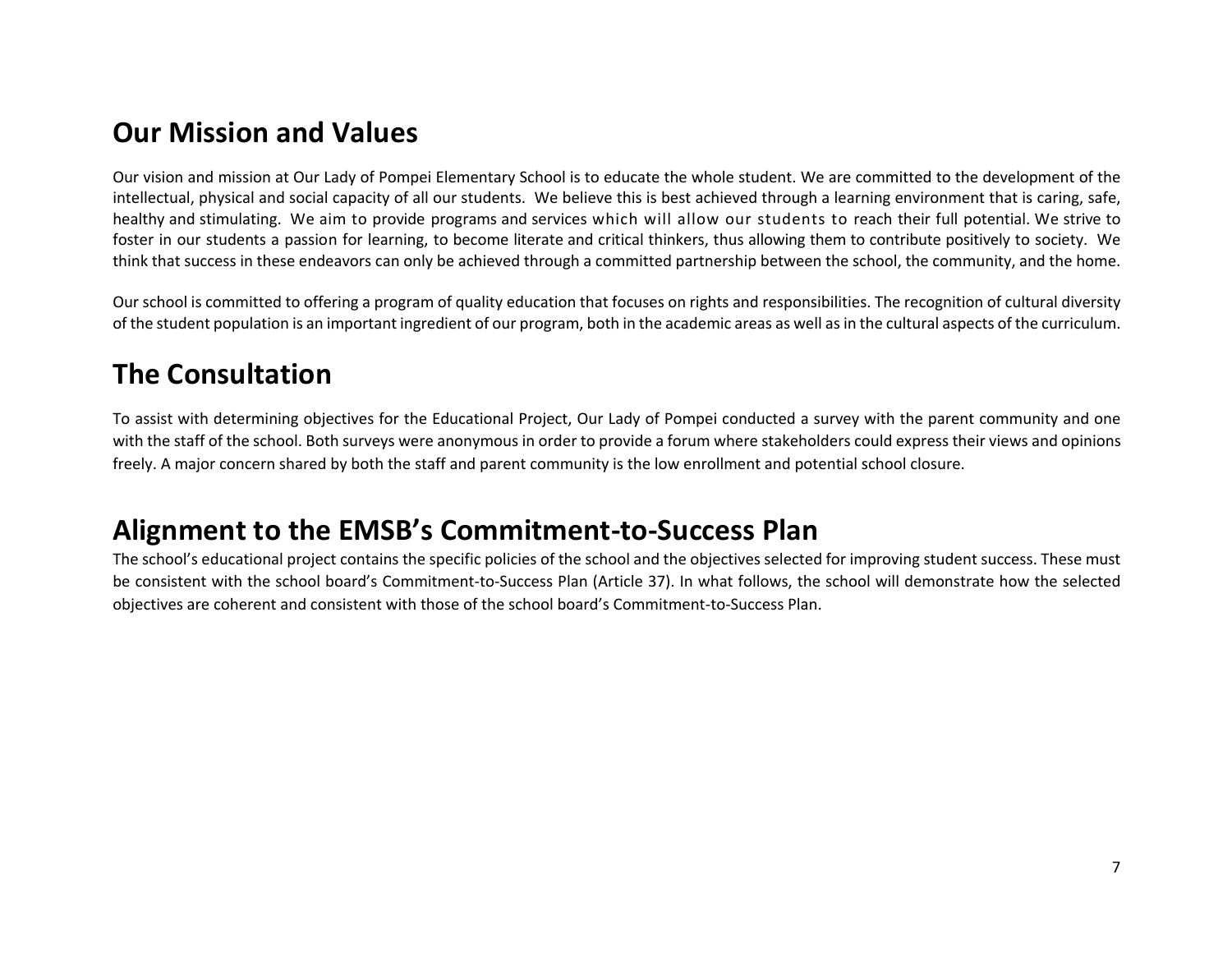## **EMSB Orientations, Objectives and School Objectives**

## *Orientation: Improved Academic Success*

#### **EMSB OBJECTIVE**

#### **Graduation and qualification**

 To increase the percentage of students under the age of 20 who obtain a first diploma (SSD or DVS) or qualification after 7 years from 88.6% in 2016 to 91.0% by 2022

The role of elementary education is to ensure the broad-based development of students. This means ensuring that all children are able to develop their cognitive, social, emotional, cultural and physical skills to the best of their abilities, preparing them for secondary school. While elementary schools do not directly impact the school board's objective towards graduation, their contribution is essential, in laying those foundational skills needed by students to be successful throughout their academic journey.

The Board has decided to monitor the core subjects (Mathematics and languages) in the elementary schools. The languages appear under the objectives for *Language Proficiency*.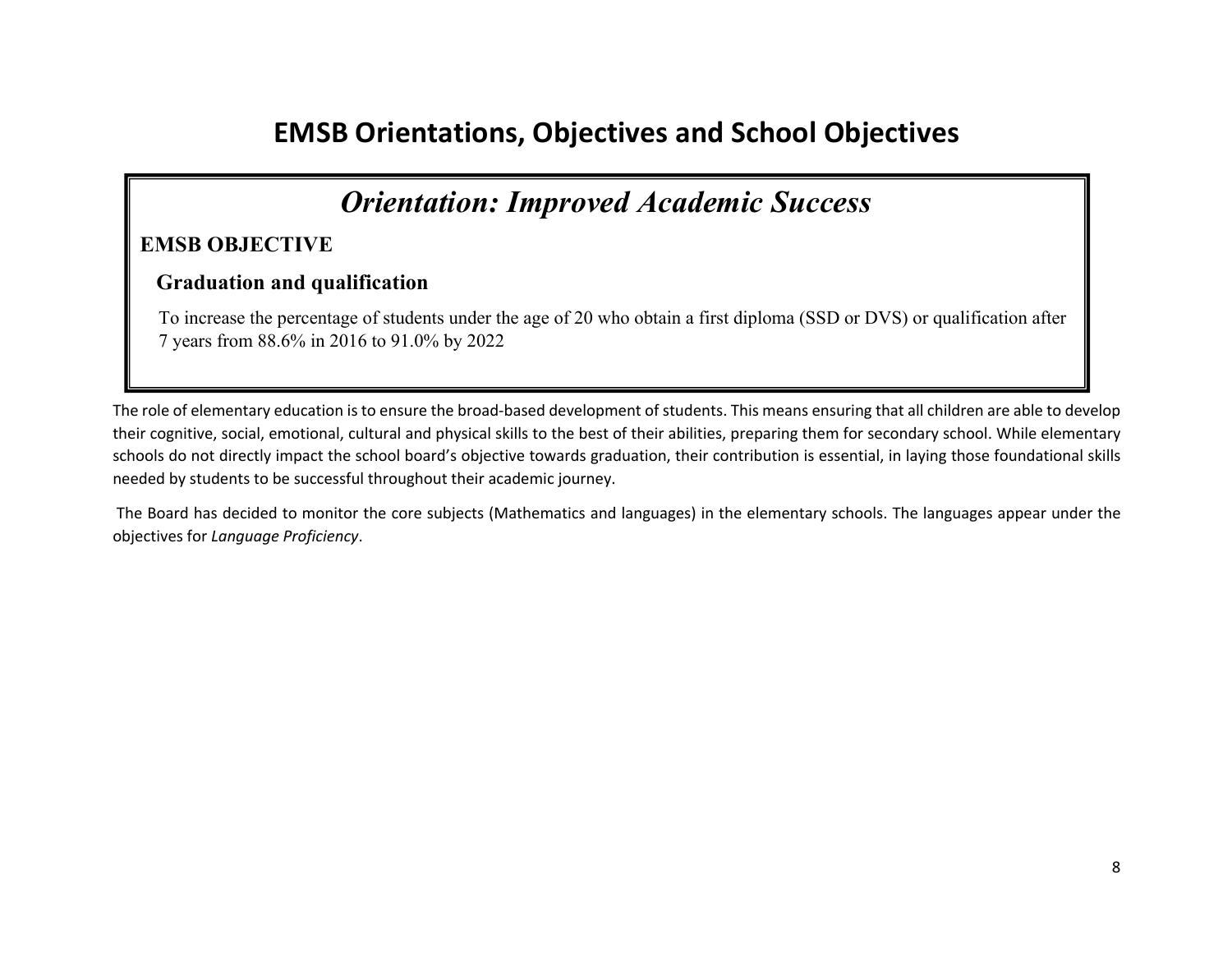#### **EMSB Objective:**

**To increase the success rate of students on the End-of-Cycle 3 Mathematical Reasoning (C2) component of the MEES examination from 74.3% in 2017 to 75.0% by 2022.**

#### **Mathematics 6 (Cycle 3 year 2)**

**Table 1: Our Lady of Pompei School and EMSB Success Rates in End-of-Cycle 3 Mathematical Reasoning Component of the MEES Examination (%)**

| Year | <b>OUR LADY OF POMPEI</b>          | <b>EMSB Success Rate on EOC3</b>   |
|------|------------------------------------|------------------------------------|
|      | <b>Success Rate of EOC3</b>        | <b>Mathematical Reasoning (C2)</b> |
|      | <b>Mathematical Reasoning (C2)</b> |                                    |
| 2015 | (22/39)<br>56.4                    | 64.0                               |
| 2016 | (17/24)<br>70.8                    | 65.2                               |
| 2017 | (30/36)<br>83.3                    | 74.3                               |
| 2018 | (17/33)<br>51.5                    | 70.4                               |

*EMSB Local Data, 2018*

Competency 2 (Mathematical Reasoning) is the more objective indicator of student performance at this level. Table 1 shows that the success rate increased steadily from 56.4% in 2015 to 83.3% in 2017.There was a significant decrease in 2018 to 51.5%. The results of the school mirror those of the Board.

In establishing our baselines, we chose to take an average of the last four years. The baseline for the last four years is 65.5%.

**School Objective 1: To increase the success rate of students on the End-of-Cycle 3 Mathematical Reasoning (C2) component of the MEES examination from a baseline of 65.5% in 2019 to 75.0% by 2022.**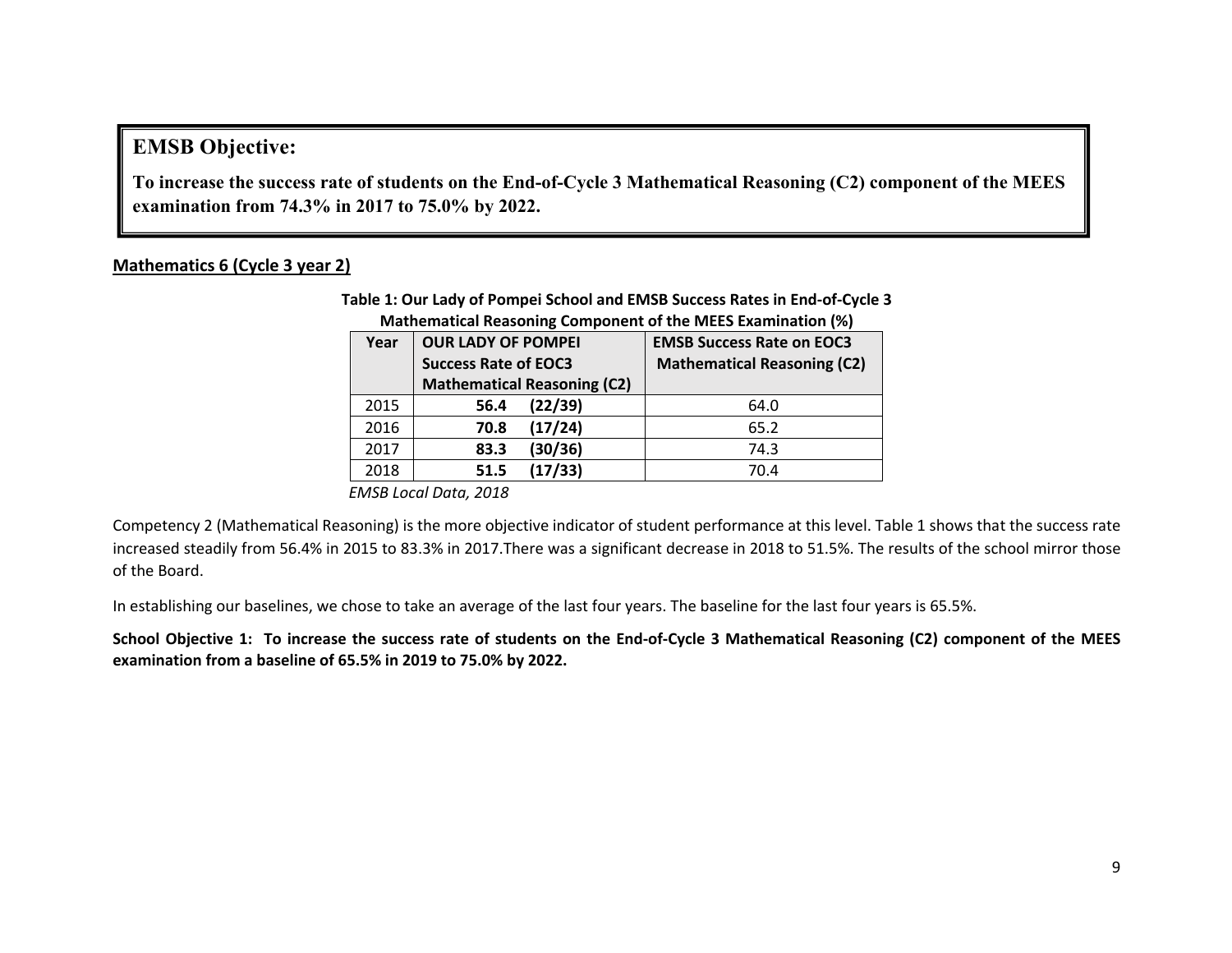## *Orientation: Equity among Various Groups*

### **EMSB OBJECTIVE**

#### **Equity**

To reduce the gap in success rates between boys and girls from 8.2% in 2016 to 6.2% by 2022.

In examining equity issues, we sought out evidence in determining the gap in success rates that may exist between boys and girls. We have examined English Language Arts, French Second Language (core, bilingual and immersion) and Mathematics. As a result of our analysis, we will concentrate our efforts in: English Language Arts, the Reading Component on the June MEES End-of-Cycle Examinations and French Second Language and the Writing Component on the June board-wide End-of-Cycle uniform Examinations.

|                                   | 2016-2017 |      | 2017-2018 | Gap  |
|-----------------------------------|-----------|------|-----------|------|
|                                   |           | Gap  |           |      |
| <b>OUR LADY OF POMPEI (Boys)</b>  | 91.3      |      | 94.1      |      |
|                                   | (20/22)   |      | (16/17)   |      |
| <b>OUR LADY OF POMPEI (Girls)</b> | 100       | 8.7  | 100       | 5.9  |
|                                   | (14/14)   |      | (17/17)   |      |
|                                   |           |      |           |      |
| EMSB (Boys)                       | 83.4      |      | 83.5      |      |
| EMSB (Girls)                      | 93.8      | 10.4 | 94.8      | 11.3 |

#### **Table 2: OUR LADY OF POMPEI and EMSB Success Rates in End-of-Cycle 3 English Language Arts Reading Component of the June MEES Examination (%)**

*EMSB Local Data, 2018*

Table 2 shows the success rate of boys on the English Language Arts EOC 3 June MEES Examination Reading Component increased from 91.3% in 2017 to 94.1% in 2018 and the success rate of girls remained constant at 100%. The 8.7% gap in 2017 represents two less boys being successful while the 5.9% gap in 2018 represents one less boy being successful. There is no real gap. Further data will allow us to gain a better grasp of the situation. As such, the baseline will be calculated using an average of the two. The baseline is 7.3%.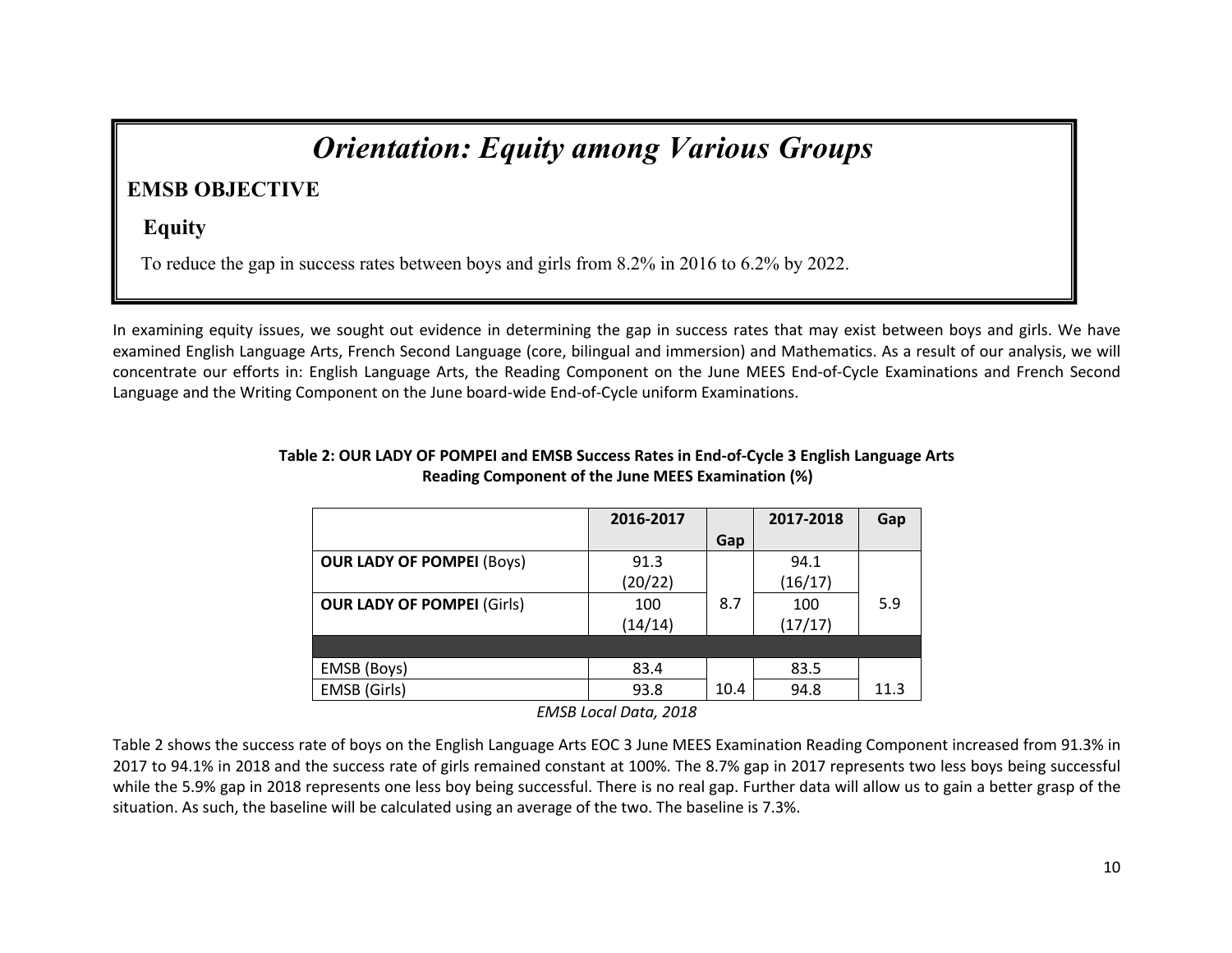**School Objective 2: To maintain the parity in success rates between boys and girls on the End-of-Cycle 3 English Language Arts Reading Component of the June MEES examination within a 5% range through 2022.** 

|                                   | 2016-2017 | Gap | 2017-2018 | Gap |
|-----------------------------------|-----------|-----|-----------|-----|
| <b>OUR LADY OF POMPEI (Boys)</b>  | 100       |     | 93.8      |     |
|                                   | (22/22)   |     | (15/16)   |     |
| <b>OUR LADY OF POMPEI (Girls)</b> | 100       | 0   | 94.1      | 0.8 |
|                                   | (14/14)   |     | (16/17)   |     |
|                                   |           |     |           |     |
| <b>EMSB Bilingual (Boys)</b>      | 96.3      |     | 91.2      |     |
| <b>EMSB Bilingual (Girls)</b>     | 98.4      | 2.1 | 95.7      | 4.5 |

#### **Table 3: OUR LADY OF POMPEI Success Rates in End-of-Cycle 3 French Second Language Writing Component of the Board-wide Uniform Examination (%)**

*EMSB Local Data, 2018*

Table 3 shows that the success rate of the boys on the French Second Language End-of-Cycle 3 Board-wide Examination Writing Component decreased from 100% in 2017 to 93.8% in 2018 and the success rate of the girls decreased from 100% in 2017 to 94.1% in 2018. The decrease appears significant when reporting it as a percent due to the small number of students whose weighting affects the success rate substantially. In reality, only one girl and one boy were not successful in 2018. There is no gap in success rates between the boys and girls.

**School Objective 2.1: To maintain the parity in success rates between boys and girls on the End-of-Cycle French Second Language Writing Component June Board-wide Examination within a 5% range through 2022.**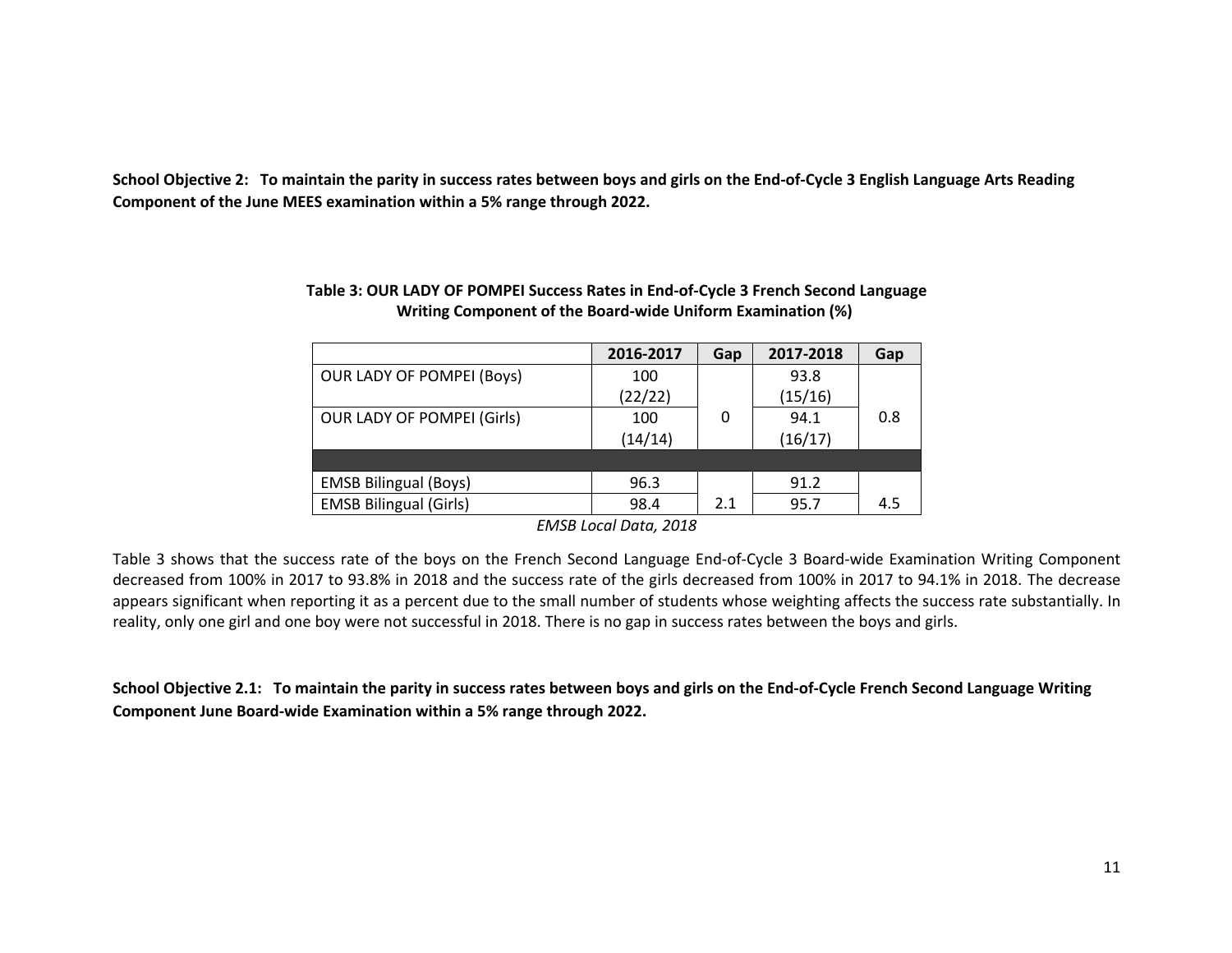## *Orientation: Mastery of Languages* **EMSB OBJECTIVE Language Proficiency English Language Arts Objective 4: To increase the success rate of students on the End-of-Cycle 3 English Reading Component of the June MEES examinations from 88.5% in 2017 to 90% by 2022. Objective 4.1: To maintain the success rate of students on the End-of-Cycle 3 English Writing Component of the June MEES examinations above the 90% range through 2022. French Second Language (base) Objective 4.3: To increase the success rate of students on the End-of-Cycle 3 French Second Language (base) Reading component of the June MEES examinations from 87.6% in 2017 to 90% by 2022. Objective 4.4: To maintain the success rate of students on the End-of-Cycle 3 French Second Language (base) Writing component of the June MEES examinations above the 90% range through 2022.**

**English Language Arts**

#### **Table 4: OUR LADY OF POMPEI Success Rates in End-of-Cycle 3 English Language Arts MEES Examination (%)**

|           | <b>Reading Component</b>                 |         |      | <b>Writing Component</b>  |             |      |
|-----------|------------------------------------------|---------|------|---------------------------|-------------|------|
| Year      | <b>OUR LADY OF POMPEI</b><br><b>EMSB</b> |         |      | <b>OUR LADY OF POMPEI</b> | <b>EMSB</b> |      |
| 2015-2016 | 95.8                                     | (23/24) | 92.4 | 100                       | (24/24)     | 97.5 |
| 2016-2017 | 94.4                                     | (34/36) | 88.5 | 91.7                      | (33/36)     | 94.5 |
| 2017-2018 | 97.1                                     | (33/34) | 89.1 | 88.2                      | (30/34)     | 94.1 |

 *Source: EMSB Local Data 2018*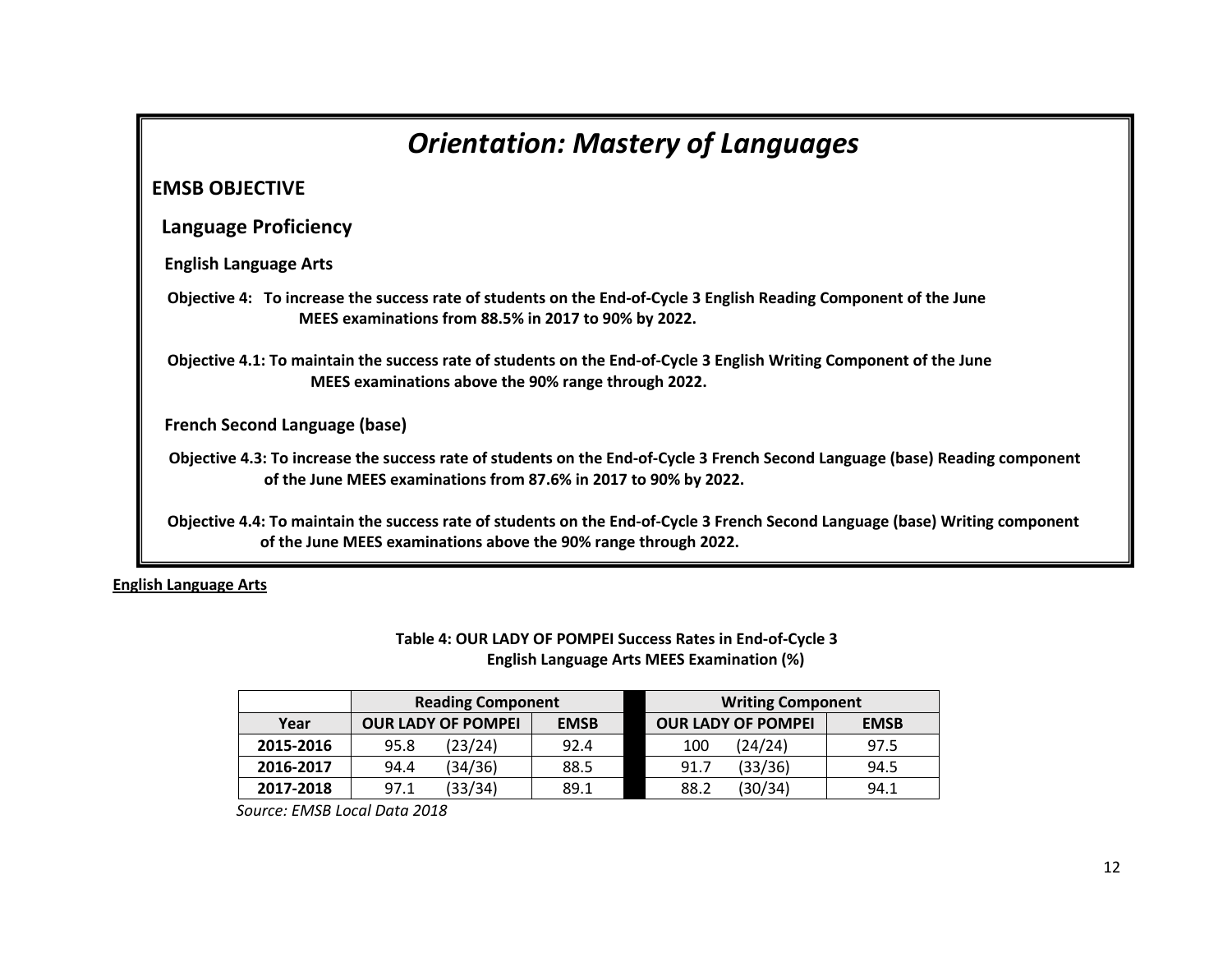In June of 2016, the exam rubrics changed; as such, only three years of data is presented.

Table 4 shows that the success rate of the Reading Component on the End-of-Cycle 3 MEES Examination of Our Lady of Pompei School remained stable at around 95%. The school's success rate in the Writing Component decreased from 100% in 2016 to 88.2% in 2018. Given the school's small sample size, this decrease represents approximately 4 students who were not successful. This decrease in the Writing Component reflects the downward trend, similar to that of the Board. The school will maintain the success rate above 95% for the Reading Component and maintain the success rate above 90% for the Writing Component.

|           | <b>Reading Component</b>  |             |  |  |
|-----------|---------------------------|-------------|--|--|
| Year      | <b>OUR LADY OF POMPEI</b> | <b>EMSB</b> |  |  |
| 2016-2017 | 73.5                      | 71.2        |  |  |
| 2017-2018 | 72.8<br>76.0              |             |  |  |

#### **Table 5: OUR LADY OF POMPEI Proficiency in the End-of-Cycle 3 English Language Arts MEES Examination (%)**

*Source: EMSB Local Data 2018*

As a result of the very high success rate in Reading, the school has undertaken to improve the proficiency level of students. Table 5 shows the average mark on the Reading Component increased from 73.5% in 2017 to 76.0% in 2018. The results of the school are slightly higher than those of the Board. To calculate the baseline, an average of the last two years will be used. The baseline is 74.8%.

**Objective 4: To maintain the success rate of students on the End-of-Cycle 3 English Reading Component of the June MEES examinations above 95% through 2022.**

**Objective 4.1: To maintain the success rate of students on the End-of-Cycle 3 English Writing Component of the June MEES examinations above 90% through 2022.**

 **Objective 4.2: To increase the average mark of students on the End-of-Cycle 3 Reading Component of the June MEES examinations from a baseline of 74.8% in 2019 to 77.0% in 2022.**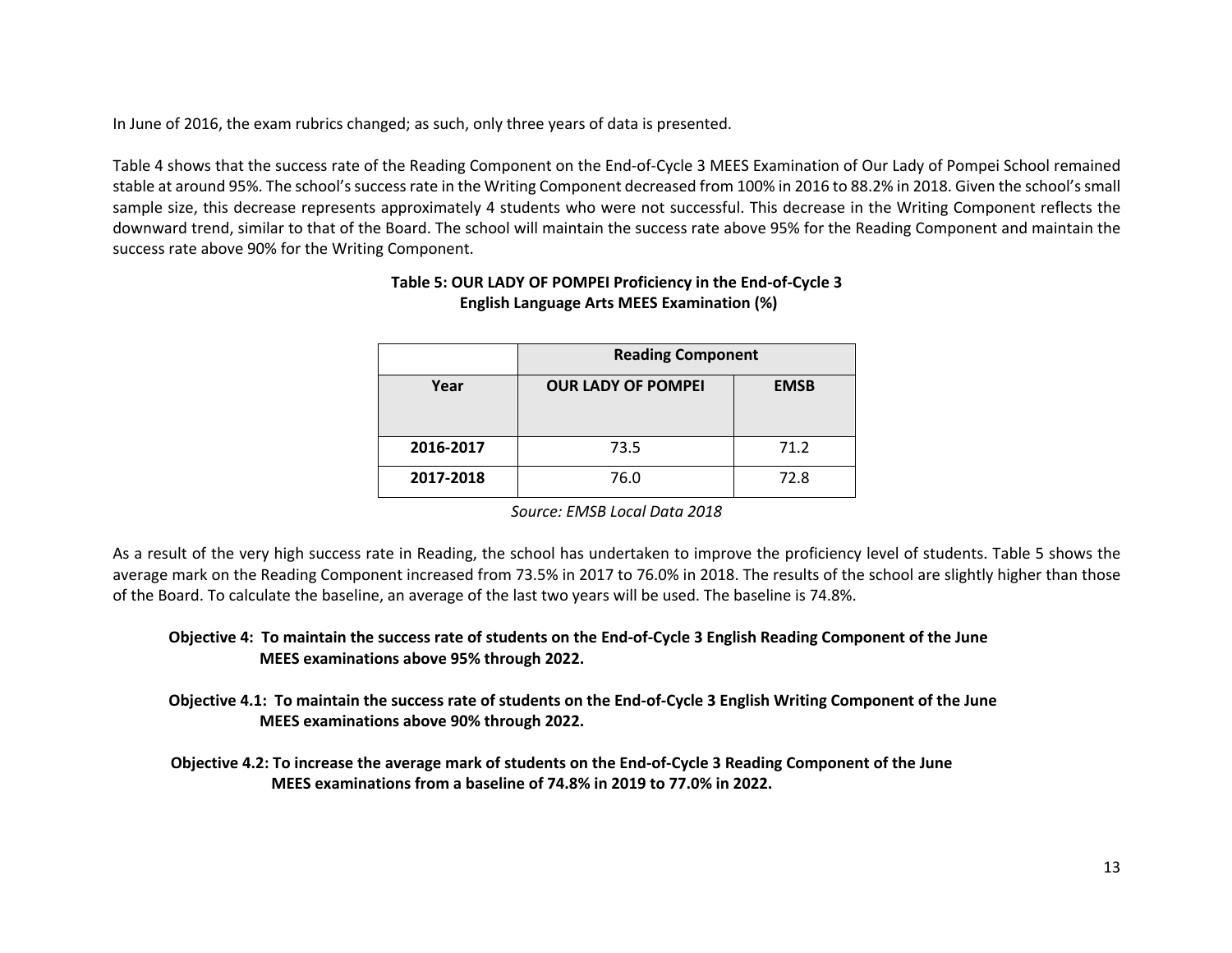#### **French Second Language (Bilingual Program)**

|           | <b>Reading Component</b>            |                                 | <b>Writing Component</b>                                               |      |  |
|-----------|-------------------------------------|---------------------------------|------------------------------------------------------------------------|------|--|
| Year      | <b>OUR LADY OF</b><br><b>POMPEI</b> | <b>EMSB</b><br><b>Bilingual</b> | <b>OUR LADY OF</b><br><b>EMSB</b><br><b>POMPEI</b><br><b>Bilingual</b> |      |  |
| 2014-2015 | 69.2                                | 80.2                            | 97.4                                                                   | 89.3 |  |
| 2015-2016 | 91.7                                | 96.1                            | 100                                                                    | 97.9 |  |
| 2016-2017 | 94.4                                | 92.6                            | 100                                                                    | 97.3 |  |
| 2017-2018 | 91.2                                | 93.1                            | 93.9                                                                   | 93.6 |  |

#### **. Table 6: OUR LADY OF POMPEI Success Rates in End-of-Cycle 3 French Second Language Board-wide Uniform Examination (%)**

*Source: EMSB Local Data 2018*

Table 6 shows that the success rate on the Reading Component of the End-of-Cycle French Second Language Board-wide Uniform Examination increased significantly from 69.2% in 2015 to 91.7% in 2016. The exam format changed in 2017 to include audio and visual texts in addition to written texts. Since then, the success rate has hovered in the mid-nineties range. In the Writing Component, the success rate was above 97% for three of the last four years, with a success rate of 93.9% in 2018.

In determining the baseline, the average of the results of the last two years will be used. The baseline for the Reading component is 92.8%. The baseline for the Writing component is 97.0%. The school will maintain an average above 90% for Reading and above 95% for Writing.

#### **Objective 4.2: To maintain the success rate of students on the End-of-Cycle 3 French Second Language (bilingual) Reading Component of the June MEES examinations above 90% through 2022.**

**Objective 4.3: To maintain the success rate of students on the End-of-Cycle 3 French Second Language (bilingual) Writing Component of the June Board uniform examinations above the 95% through 2022.**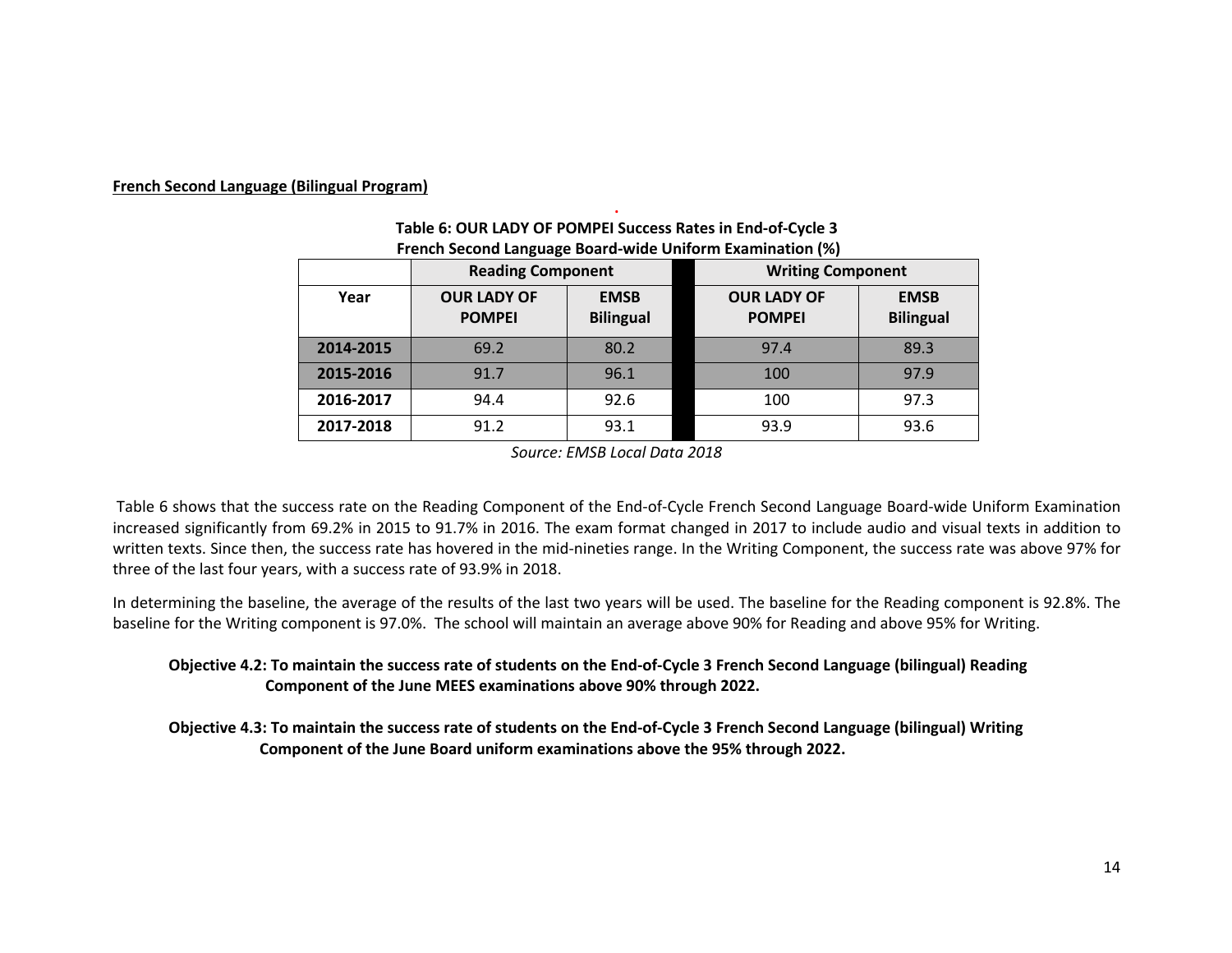| <b>Orientation: Well-being of the School Community</b>                                                                                                                      |
|-----------------------------------------------------------------------------------------------------------------------------------------------------------------------------|
| <b>EMSB OBJECTIVE</b>                                                                                                                                                       |
| A welcoming, safe, and caring living environment                                                                                                                            |
| EMSB Objective: To decrease the rate of elementary students who report victimization resulting from bullying on the<br>OURSCHOOL survey from 24% in 2017 to 22% by 2022     |
| EMSB Objective: To increase the rate of elementary students who report feeling safe attending school on the<br>OURSCHOOL survey from 65% in 2017 to 68% by 2022             |
| EMSB Objective: To decrease the rate of moderate to high level anxiety as reported by elementary school students on<br>the OURSCHOOL survey from 18% in 2017 to 16% by 2022 |

**Students Perception of Bullying, Perception of School Safety and Sense of Anxiety:**

| Year      | OUR LADY OF   | <b>EMSB</b>     | <b>SCHOOL NAME</b> | <b>EMSB</b>          | <b>SCHOOL NAME</b> | <b>EMSB</b> |
|-----------|---------------|-----------------|--------------------|----------------------|--------------------|-------------|
|           | <b>POMPEI</b> | <b>Bullying</b> | School Safety**    | <b>School Safety</b> | Anxiety***         | Anxiety     |
|           |               |                 |                    |                      |                    |             |
|           | Bullying*     |                 |                    |                      |                    |             |
| 2015-2016 | 20            | 24              | 69                 | 67                   | 16                 | 18          |
|           |               |                 |                    |                      |                    |             |
| 2016-2017 | 28            | 24              | 67                 | 65                   | 21                 | 18          |
|           |               |                 |                    |                      |                    |             |
| 2017-2018 | 25            | 23              | 51                 | 65                   | 24                 | 18          |
|           |               |                 |                    |                      |                    |             |

 **Table 7: EMSB Elementary Student's Perception of Bullying, Perception of School Safety and Sense of Anxiety (%)** 

*Source: OurSchool Survey (The Learning Bar), 2018*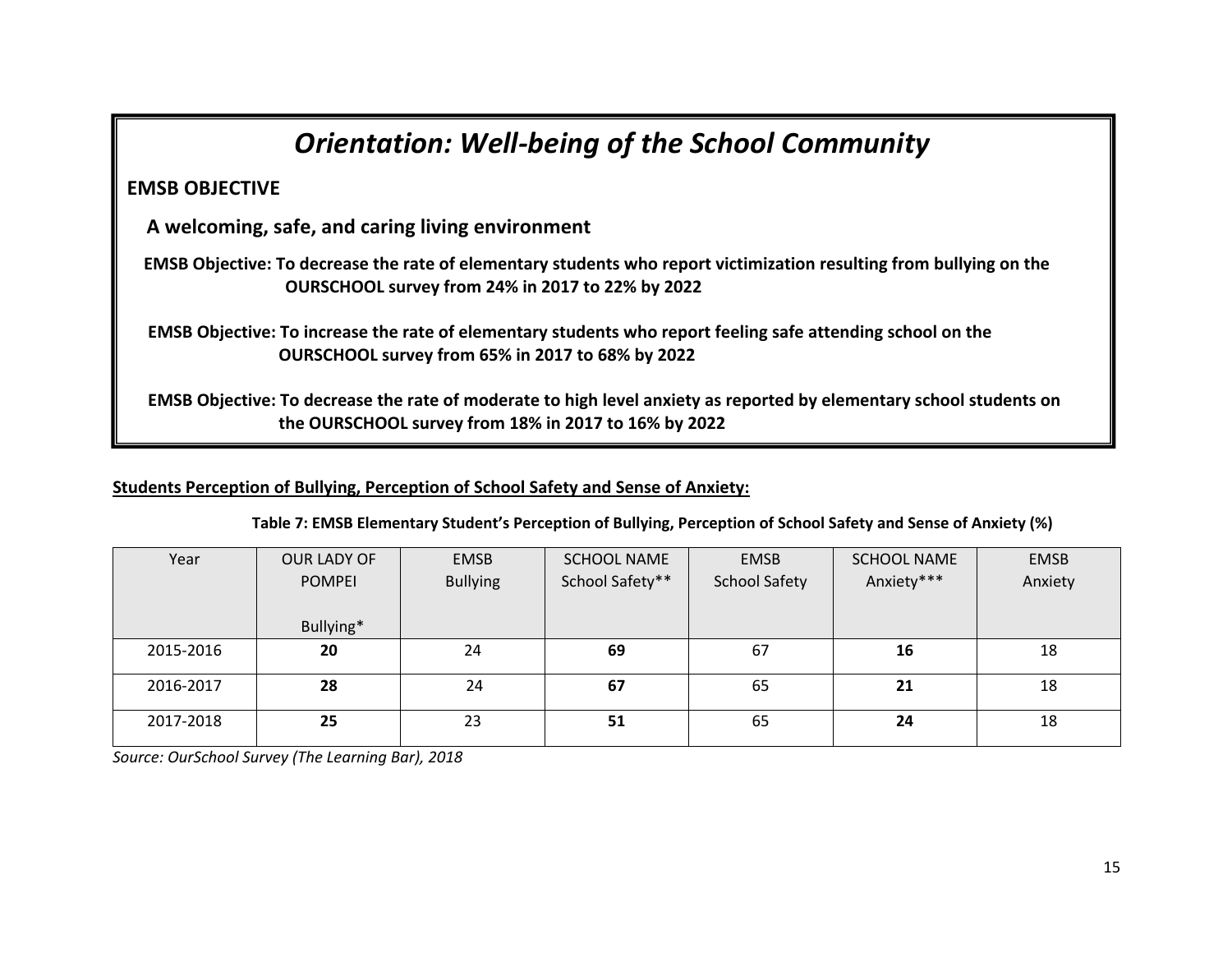\* Students who are subjected to physical, social, or verbal bullying or are bullied over the internet

\*\* Students who feel safe at school as well as going to and from school

\*\*\* Students with moderate or high level of anxiety

Table 7 shows that the perception of bullying has fluctuated at our school over the last few years, from 20% in 2016 to 28% in 2017, and the decreasing to 25% in 2018. Table 7 also shows that the perception of school safety has decreased from 69% in 2016 to 51% in 2018. While there isn't a one -to-one correlation between bullying and the sense of safety in school, there is some correlation. The data suggests that the perception of school safety is greater when the perception of bullying is greater. This implies that there may not have been a clear understanding on the part of the students about these concepts

Table 7 shows that the perception of anxiety of our students has increased from 16% in 2016 to 24% in 2018.

In establishing our baselines, we have chosen to take the average of the last three years for each indicator.

#### **School Objective 5.0: To decrease the rate of our elementary students who report victimization resulting from bullying on the OURSCHOOL Survey from a baseline of 23% in 2019 to 20% by 2022.**

**School Objective 5.1: To increase the rate of elementary students who report feeling safe attending school on the OURSCHOOL Survey from a baseline of 63% in 2018 to 68% by 2022.** 

**School Objective 5.2: To decrease the rate of moderate to high level anxiety as reported by elementary school students on the OURSCHOOL Survey from a baseline of 20% in 2018 to 16% by 2022.**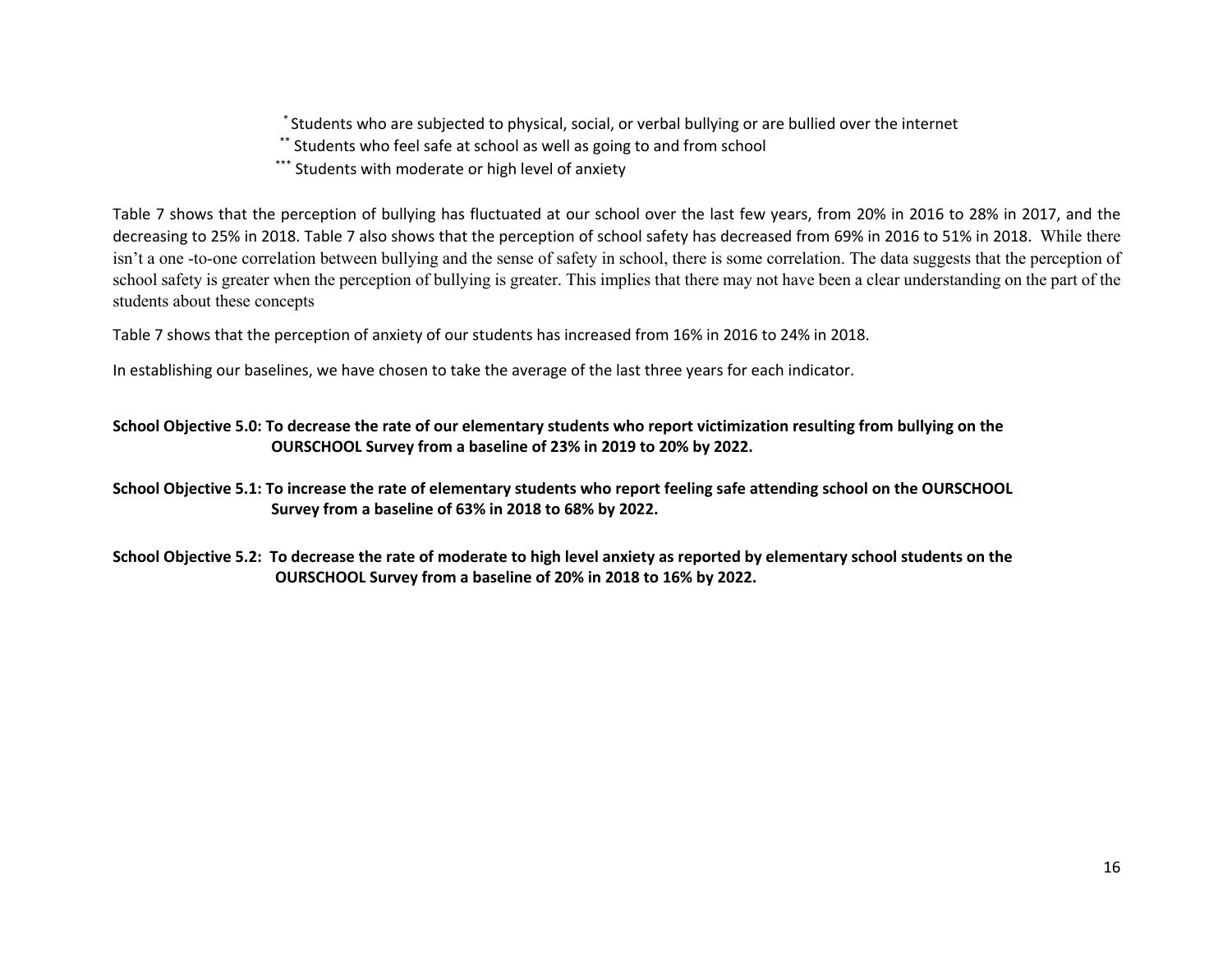## *Orientation: Well-being of the School Community*

#### **EMSB OBJECTIVE**

 **Physical Activity:**

 **To increase the number of elementary schools which have implemented 60 minutes per day of physical activity for their students from 10 schools in 2018 to all 35 schools by 2022.** 

The Ministry has prioritized the increase of physical activity in elementary schools by introducing an initiative that allows students the opportunity to accumulate 60 minutes of physical activity during each school day. This is not part of a physical education program; an increase in physical activity involves providing students with exercise, movement and alternatives to sedentary learning.

The intention of this initiative is not only to enhance the physical wellbeing of students, but also to bring about a change in school culture over time. Integrating physical activity throughout the school day is expected to have a positive effect on students' educational success, retention, sense of satisfaction, collaboration and teamwork amongst students and to improve classroom behavior.

School Objective 6: To prepare for the implementation of the MEES initiative of 60 minutes of physical activity per day for all studentsin the 2020-2021 academic year.

#### **Implementation and Monitoring of the Project**

The school will report to its community on the Educational Project on an annual basis. This has been determined in collaboration with the school board.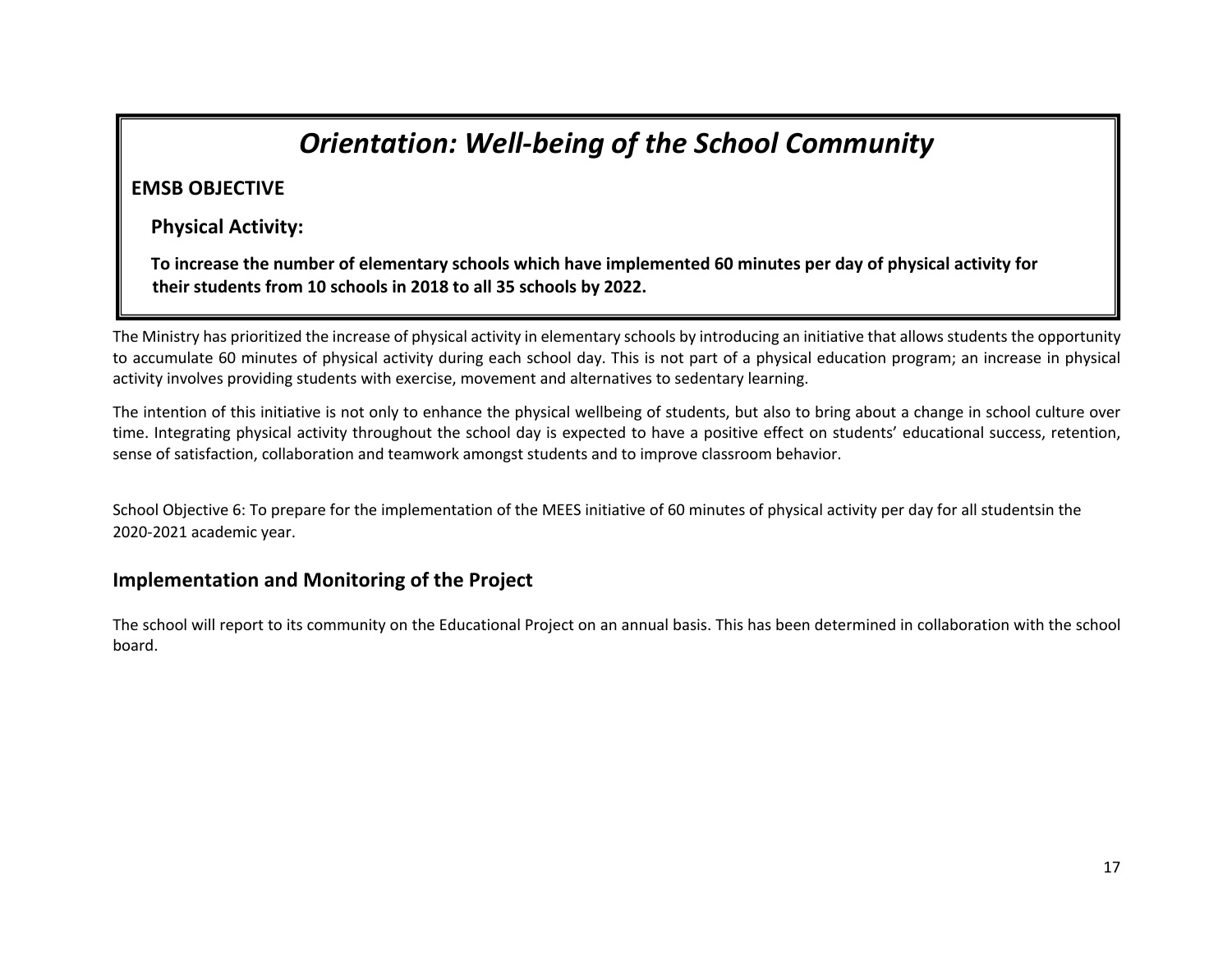## **Signatory Parties**

**ON BEHALF OF THE SCHOOL**

GOVERNING BOARD CHAIRPERSON **PRINCIPAL** 

\_\_\_\_\_\_\_\_\_\_\_\_\_\_\_\_\_\_\_\_\_\_\_\_\_\_\_\_\_\_\_\_\_\_\_\_\_\_\_\_\_\_\_\_\_\_ \_\_\_\_\_\_\_\_\_\_\_\_\_\_\_\_\_\_\_\_\_\_\_\_\_\_\_\_\_\_\_\_\_\_\_\_\_\_\_\_\_\_\_\_\_\_\_\_

**ON BEHALF OF THE SCHOOL BOARD**

DIRECTOR GENERAL

\_\_\_\_\_\_\_\_\_\_\_\_\_\_\_\_\_\_\_\_\_\_\_\_\_\_\_\_\_\_\_\_\_\_\_\_\_\_\_\_\_\_\_\_\_\_\_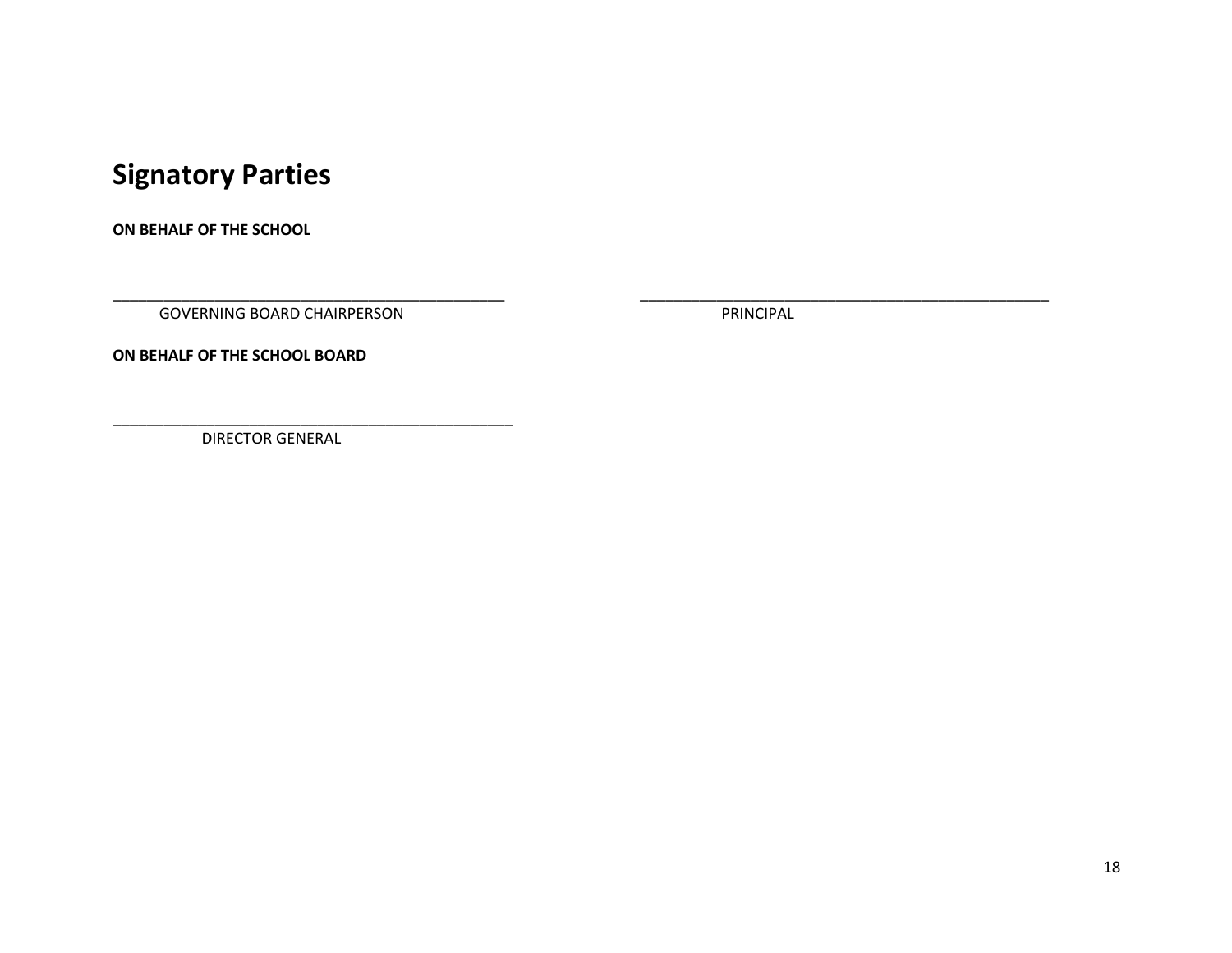#### **GOVERNING BOARD RESOLUTION**

OUR LADY OF POMPEI SCHOOL **EXECUTE A LOCATIONAL PROJECT 2019-2022** 

WHEREAS The Education Act requires that the school develops an educational project;

WHEREAS The Educational Project was developed with the participation of the various stakeholders involved in the school, including: the governing board, parents, school staff, students, community and school board representatives;

WHEREAS The Educational Project is coherent with the School Board's Commitment-to-Success Plan;

WHEREAS the period covered by the Educational Project is harmonized with the Commitment-to-Success Plan period covered by the School Board;

IT WAS MOVED BY **NOWE AND RESOLVED THAT the Educational Project of 2019-2022** be adopted by the Governing Board.

IT WAS FURTHER MOVED BY\_\_\_\_\_\_\_\_\_\_\_\_\_\_\_\_ AND RESOLVED THAT a copy of the Educational Project be sent to the School Board for its adoption.

IT WAS FURTHER MOVED BY\_\_\_\_\_\_\_\_\_\_\_\_\_\_\_\_ AND RESOLVED THAT upon adoption of the Educational Project by School Board, the Educational Project will be made public and communicated to the parents and school staff.

\_\_\_\_\_\_\_\_\_\_\_\_\_\_\_\_\_\_\_\_\_\_\_\_\_\_\_\_\_\_\_\_\_\_\_\_\_\_\_ \_\_\_\_\_\_\_\_\_\_\_\_\_\_\_\_\_\_\_\_\_\_\_\_\_\_\_\_\_\_\_\_

Signature, Governing Board Chairperson / Date Signature, Principal / Date Signature, Principal / Date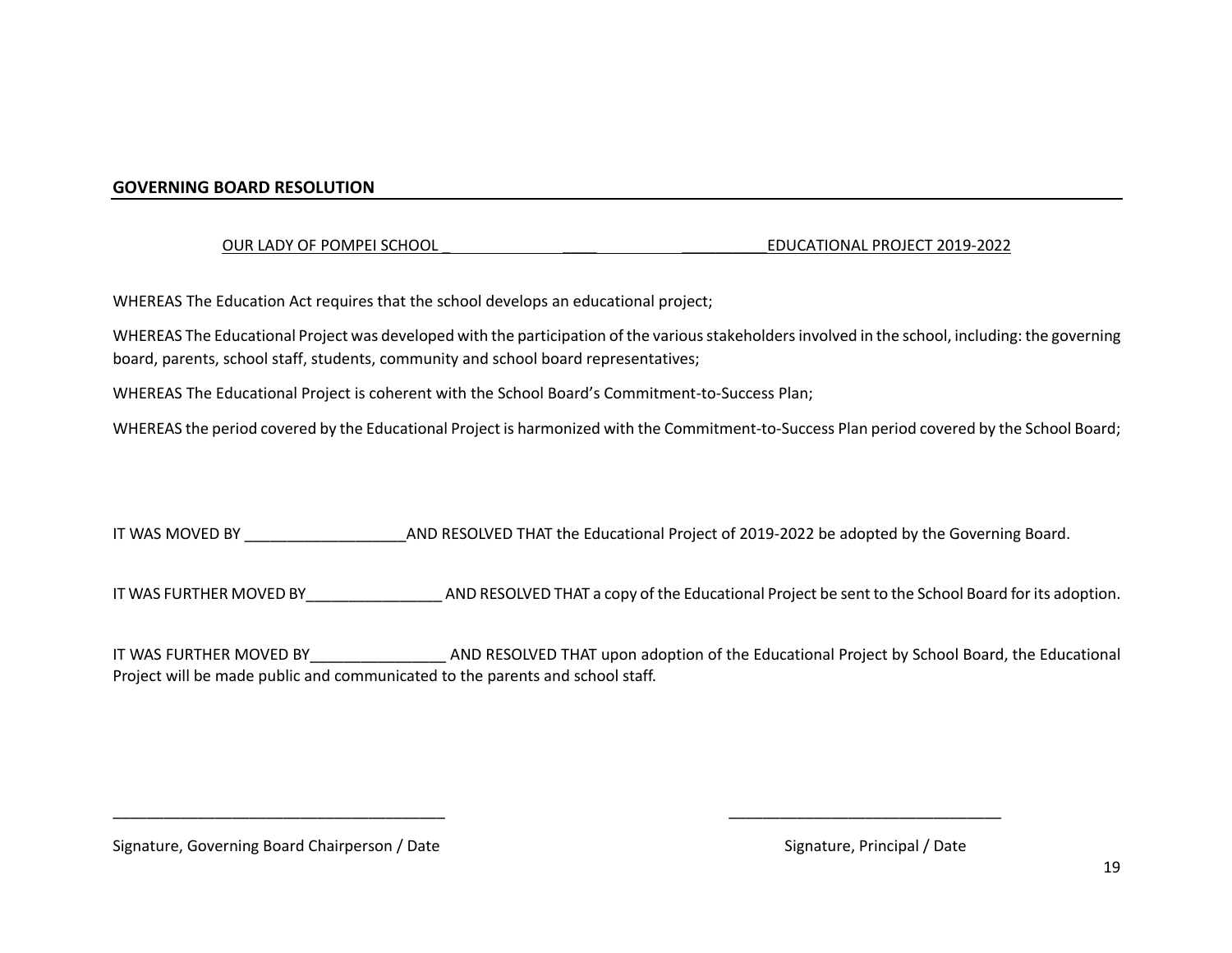## **Appendix 1 Strategies for Implementation of School Objectives**

| <b>Graduation and qualification:</b>                                                                                                                                                            |                                                                                                                                                                                                   |                                                                                                                                                                                                                                                                                                                                                                                                                                                                                                                                                                                      |  |  |  |
|-------------------------------------------------------------------------------------------------------------------------------------------------------------------------------------------------|---------------------------------------------------------------------------------------------------------------------------------------------------------------------------------------------------|--------------------------------------------------------------------------------------------------------------------------------------------------------------------------------------------------------------------------------------------------------------------------------------------------------------------------------------------------------------------------------------------------------------------------------------------------------------------------------------------------------------------------------------------------------------------------------------|--|--|--|
| Objective 1: To increase the success rate of students on the End-of-Cycle 3 Mathematical Reasoning (C2) component of the<br>MEES examination from a baseline of 65.5% in 2019 to 75.0% by 2022. |                                                                                                                                                                                                   |                                                                                                                                                                                                                                                                                                                                                                                                                                                                                                                                                                                      |  |  |  |
| Indicator                                                                                                                                                                                       | <b>Target</b>                                                                                                                                                                                     | <b>Strategies</b>                                                                                                                                                                                                                                                                                                                                                                                                                                                                                                                                                                    |  |  |  |
| The success rate of students on<br>the End-of-Cycle 3 Mathematical<br>Reasoning (C2) component of the<br><b>MEES</b> examination                                                                | To increase the success rate of<br>students on the End-of-Cycle 3<br>Mathematical Reasoning (C2)<br>component of the MEES<br>examination from a baseline<br>of 65.5% in 2019 to 75.0% by<br>2022. | • Use Progression of Learning Document to identify essential knowledge<br>· Use OLP Curriculum Guide<br>• Students will complete application questions throughout the year on<br>decimals, fractions, percentages & number facts<br>• Students will be exposed to situational problems<br>• Students will use manipulatives, educational websites, and computer<br>applications<br>• Looking into alternative web-based programs to facilitate the<br>acquisition of math concepts<br>• Mental Math in class<br>• Additional support/resource for students with difficulties in Math |  |  |  |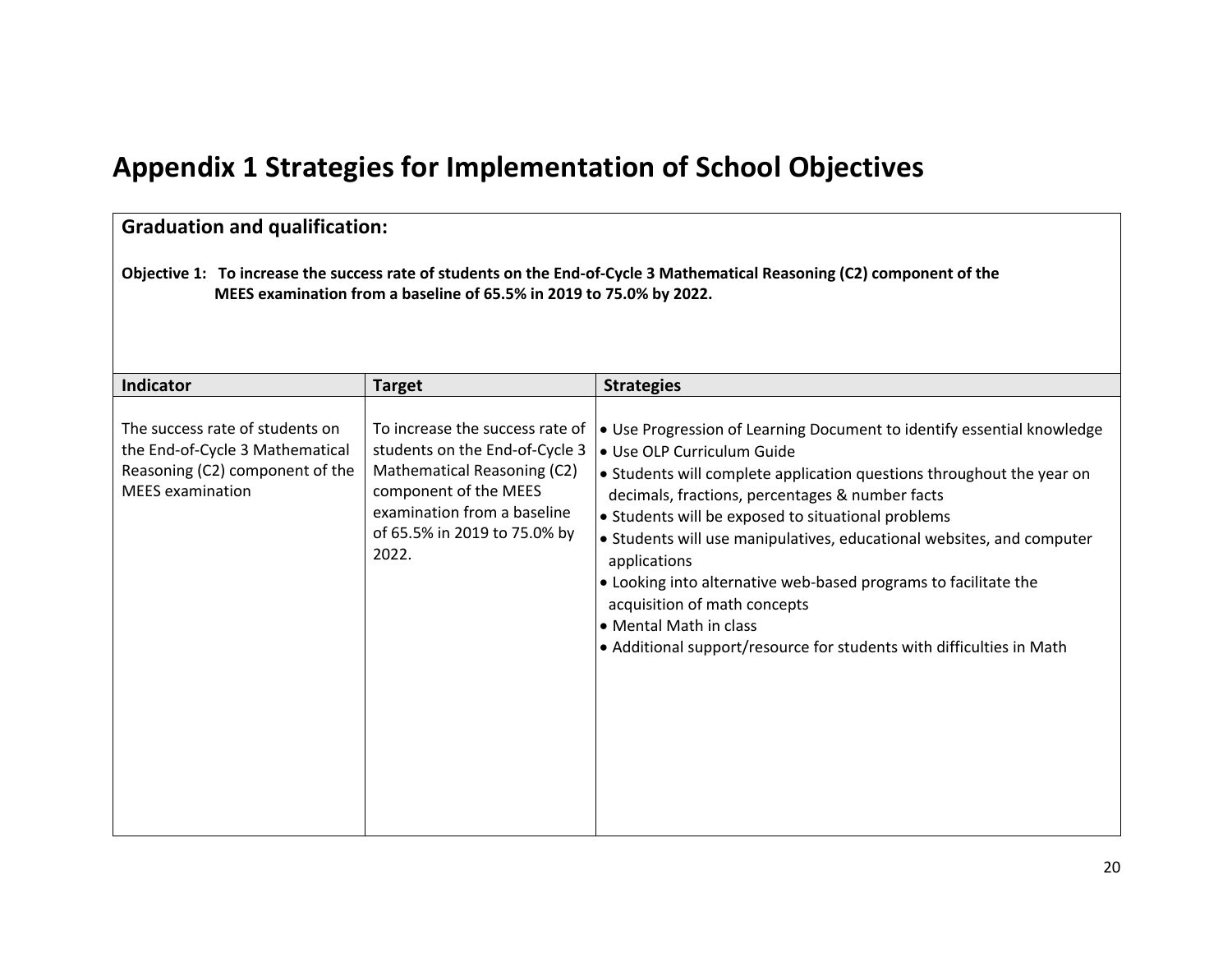#### **Equity:**

 **Objective 2**: **To maintain the parity in success rates between boys and girls on the End-of-Cycle 3 English Language Arts Reading Component of the June MEES examination within a 5% range through 2022.**

 **Objective 2.1: To maintain the parity in success rates between boys and girls on the End-of-Cycle French Second Language Writing Component June Board-wide Examination within a 5% range through 2022.**

| Indicator                                              | <b>Target</b>                                                                                                                                                                                                   | <b>Strategies</b>                                                                                                                                                                                                                                                               |
|--------------------------------------------------------|-----------------------------------------------------------------------------------------------------------------------------------------------------------------------------------------------------------------|---------------------------------------------------------------------------------------------------------------------------------------------------------------------------------------------------------------------------------------------------------------------------------|
| The gap in success rates<br>between the boys and girls | To maintain the parity in<br>success rates between boys<br>and girls on the End-of-<br>Cycle 3 English Language<br>Arts Reading Component of<br>the June MEES examination<br>within a 5% range through<br>2022. | • Stimulating response to literature with the use of picture books from PRE-K<br>to Grade 6<br>• Provide literature that is of interest to both boys and girls<br>• Integrating technology to complete assignments/class work such as Google<br>Classroom, Reading A to Z, etc. |
| The gap in success rates<br>between the boys and girls | To maintain the gap<br>between boys and girls on<br>the End-of-Cycle French<br>Second Language Writing<br>Component June Board-<br>wide Examination at $+/-5\%$<br>through 2022.                                | • Activity and brain breaks<br>• Promote use of technology to complete assignments/class work<br>• Integrating technology to complete assignments/class work such as Google<br>Classroom                                                                                        |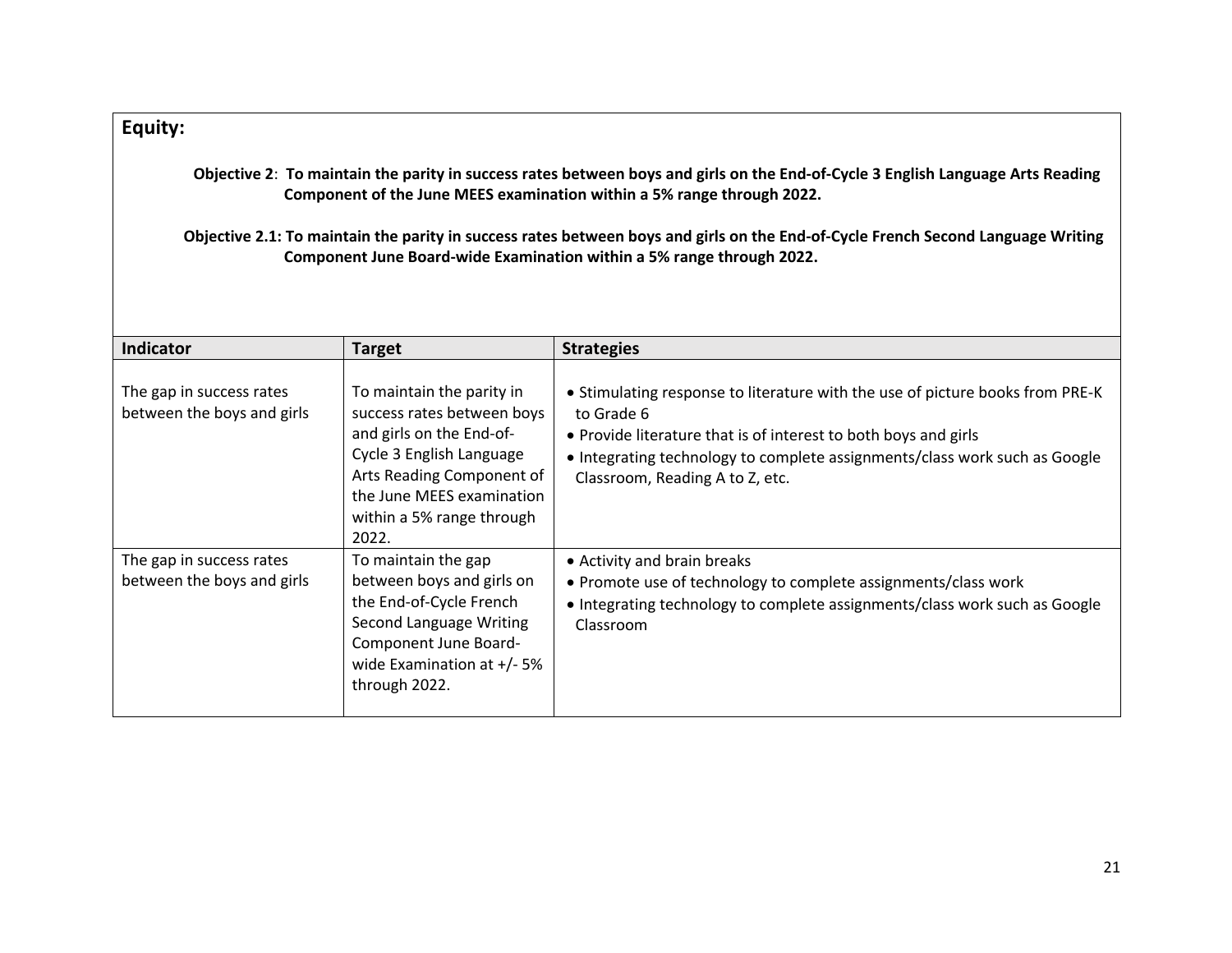| Language Proficiency:                                                                                                                                                                                    |
|----------------------------------------------------------------------------------------------------------------------------------------------------------------------------------------------------------|
| Objective 4: To maintain the success rate of students on the End-of-Cycle 3 English Reading Component of the June<br>MEES examinations above 95% through 2022.                                           |
| Objective 4.1: To maintain the success rate of students on the End-of-Cycle 3 English Writing Component of the June<br>MEES examinations above 90% through 2022.                                         |
| Objective 4.2: To increase the average mark of students on the End-of-Cycle 3 Reading Component of the June<br>MEES examinations from a baseline of 74.8% in 2019 to 77.0% in 2022.                      |
| Objective 4.3: To maintain the success rate of students on the End-of-Cycle 3 French Second Language (bilingual) Reading<br>Component of the June MEES examinations above 90% through 2022.              |
| Objective 4.4: To maintain the success rate of students on the End-of-Cycle 3 French Second Language (bilingual) Writing<br>Component of the June Board uniform examinations above the 95% through 2022. |

| Indicator                                                                                                           | <b>Target</b>                                                                                                                                                 | <b>Strategies</b>                                                                                                                                                                                                                                                                                                                                                                                                                                                                                                                                                              |
|---------------------------------------------------------------------------------------------------------------------|---------------------------------------------------------------------------------------------------------------------------------------------------------------|--------------------------------------------------------------------------------------------------------------------------------------------------------------------------------------------------------------------------------------------------------------------------------------------------------------------------------------------------------------------------------------------------------------------------------------------------------------------------------------------------------------------------------------------------------------------------------|
| The success rate of students<br>on the End-of-Cycle 3 English<br>Reading Component of the<br>June MEES examinations | To maintain the success<br>rate of students on the<br>End-of-Cycle 3 English<br>Reading Component of the<br>June MEES examinations<br>above 95% through 2022. | • Use the Progression of Learning document to identify essential knowledge.<br>• Use OLP Curriculum Guide<br>• Use of Nelson Benchmark Tools to assess student's reading level<br>• Use appropriate at level guided reading materials for students<br>• Home Reading<br>• Conference with students<br>• Teacher led writing and reading centers<br>• Students will be exposed to LES type activities throughout the year<br>• Educational Websites & Applications<br>• Daily Writing Activity Block<br>• Stimulating reading response through picture books (PRE-K to Grade 6) |
| The success rate of students<br>on the End-of-Cycle 3 English<br>Writing Component of the<br>June MEES examinations | To maintain the success<br>rate of students on the<br>End-of-Cycle 3 English<br>Writing Component of the<br>June MEES examinations                            |                                                                                                                                                                                                                                                                                                                                                                                                                                                                                                                                                                                |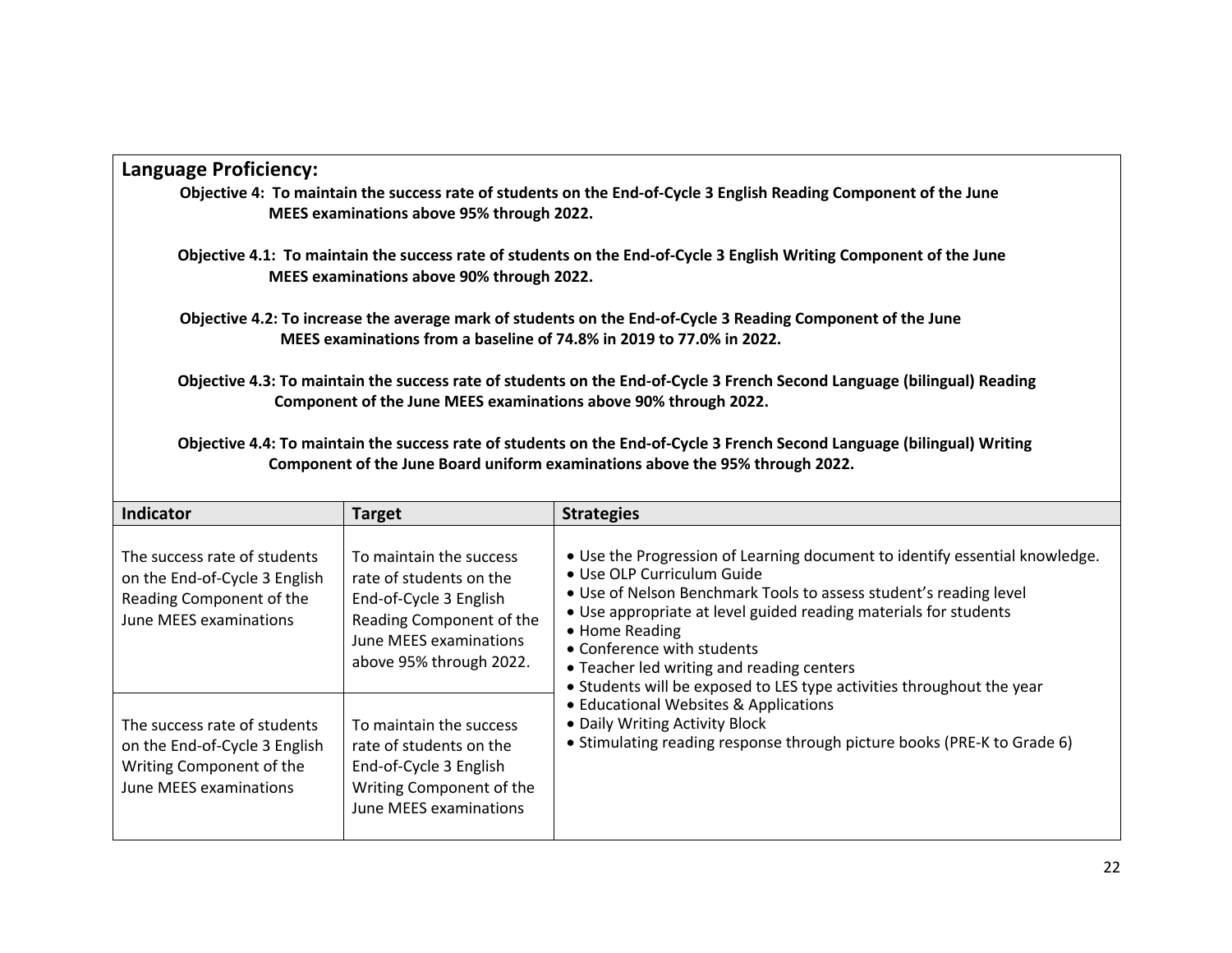|                                                                                                                                                               | above 90% range through<br>2022.                                                                                                                                                                                     |                                                                                                                                                                                                                                                                                                       |
|---------------------------------------------------------------------------------------------------------------------------------------------------------------|----------------------------------------------------------------------------------------------------------------------------------------------------------------------------------------------------------------------|-------------------------------------------------------------------------------------------------------------------------------------------------------------------------------------------------------------------------------------------------------------------------------------------------------|
| The average mark of students<br>on the End-of-Cycle 3 Reading<br>Component of the June MEES<br>examinations                                                   | To increase the average<br>mark of students on the<br>End-of-Cycle 3 Reading<br>Component of the June<br>MEES examinations from a<br>baseline of 74.8% in 2019<br>to 77% in 2022.                                    |                                                                                                                                                                                                                                                                                                       |
| The success rate of students<br>on the End-of-Cycle 3 French<br>Second Language (bilingual)<br>Reading component of the<br>June MEES examinations             | To maintain the success<br>rate of students on the<br>End-of-Cycle 3 French<br>Second Language<br>(bilingual) Reading<br>component of the June<br><b>MEES</b> examinations above<br>90% range through 2022.          | • Use the Progression of Learning document to identify essential knowledge.<br>• Use OLP Curriculum Guide<br>. Use of Nelson Benchmark Tools to assess student's reading level.<br>• Students will complete 1 LES per year<br>• Educational Websites & Applications such as Google Classroom and Kami |
| the success rate of students<br>on the End-of-Cycle 3 French<br>Second Language (bilingual)<br>Writing component of the<br>June Board uniform<br>examinations | To maintain the success<br>rate of students on the<br>End-of-Cycle 3 French<br>Second Language<br>(bilingual) Writing<br>component of the June<br>Board uniform<br>examinations above the<br>95% range through 2022. |                                                                                                                                                                                                                                                                                                       |